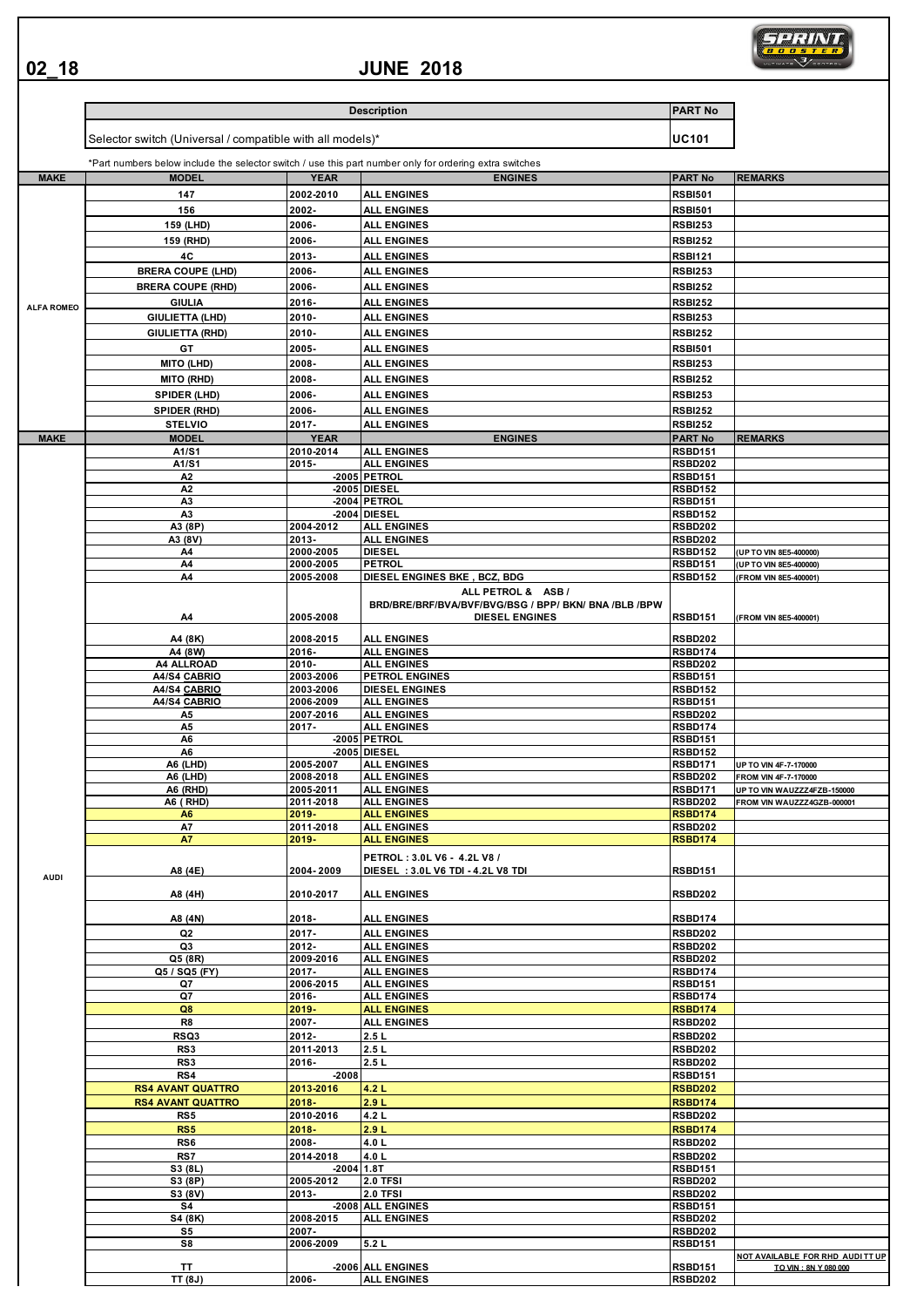| <b>MAKE</b>      | <b>MODEL</b>                                      | <b>YEAR</b>        | <b>ENGINES</b>                           | <b>PART No</b>                        | <b>REMARKS</b>                                                                                                                       |
|------------------|---------------------------------------------------|--------------------|------------------------------------------|---------------------------------------|--------------------------------------------------------------------------------------------------------------------------------------|
|                  | <b>TT (8S)</b>                                    | 2015-              | <b>ALL ENGINES</b>                       | <b>RSBD202</b>                        |                                                                                                                                      |
|                  | <b>TTRS</b>                                       | 2010-              | <b>ALL ENGINES</b>                       | <b>RSBD202</b>                        |                                                                                                                                      |
| <b>MAKE</b>      | <b>MODEL</b>                                      | <b>YEAR</b>        | <b>ENGINES</b>                           | <b>PART No</b>                        | <b>REMARKS</b>                                                                                                                       |
|                  |                                                   |                    |                                          |                                       |                                                                                                                                      |
| <b>BENTLEY</b>   | <b>BROOKLANDS</b>                                 | 2008-              | <b>ALL ENGINES</b>                       | <b>RSBD162</b>                        | Need confirmation to some MY (not tested<br>yet ) /space problem existed in some<br>vehicles has been solved-part number<br>replaced |
|                  | <b>CONTINENTAL GT</b>                             | 2004-2011          | <b>ALL ENGINES</b>                       | RSBD162                               | Need confirmation to some MY (not tested<br>yet ) /space problem existed in some<br>vehicles has been solved-part number<br>replaced |
| <b>MAKE</b>      | <b>MODEL</b>                                      | <b>YEAR</b>        | <b>ENGINES</b>                           | <b>PART No</b>                        | <b>REMARKS</b>                                                                                                                       |
| <b>BMW</b>       | ALL MODELS EXCLUDING X SERIES<br>(X1/X3/X4/X5/X6) | 2002-              | <b>ALL ENGINES</b>                       | <b>RSBD401</b>                        |                                                                                                                                      |
|                  | X SERIES (X1/X3/X4/X5/X6)                         | 2002-              | <b>ALL ENGINES</b>                       | <b>RSBD402</b>                        |                                                                                                                                      |
| <b>MAKE</b>      | <b>MODEL</b>                                      | <b>YEAR</b>        | <b>ENGINES</b>                           | <b>PART No</b>                        | <b>REMARKS</b>                                                                                                                       |
|                  |                                                   |                    |                                          |                                       |                                                                                                                                      |
|                  | <b>ENCLAVE</b>                                    | 2009-              | <b>ALL ENGINES</b>                       | <b>RSBU501</b>                        |                                                                                                                                      |
|                  |                                                   |                    |                                          |                                       |                                                                                                                                      |
|                  |                                                   |                    |                                          |                                       |                                                                                                                                      |
|                  | <b>ENCORE</b>                                     | 2013-              | <b>ALL ENGINES</b>                       | RSBD262                               |                                                                                                                                      |
| <b>BUICK</b>     |                                                   |                    |                                          |                                       |                                                                                                                                      |
|                  | <b>LACROSSE</b>                                   | 2010-              | <b>ALL ENGINES</b>                       | <b>RSBD251</b>                        |                                                                                                                                      |
|                  |                                                   |                    |                                          |                                       |                                                                                                                                      |
|                  |                                                   |                    |                                          |                                       |                                                                                                                                      |
|                  | <b>REGAL</b>                                      | 2011-              | <b>ALL ENGINES</b>                       | <b>RSBD251</b>                        |                                                                                                                                      |
|                  |                                                   |                    |                                          |                                       |                                                                                                                                      |
|                  | <b>VERANO</b>                                     | 2012-2014          | <b>ALL ENGINES</b>                       | <b>RSBD251</b>                        |                                                                                                                                      |
| <b>MAKE</b>      | <b>MODEL</b>                                      | <b>YEAR</b>        | <b>ENGINES</b>                           | <b>PART No</b>                        | <b>REMARKS</b>                                                                                                                       |
|                  |                                                   |                    |                                          |                                       |                                                                                                                                      |
|                  |                                                   |                    |                                          |                                       |                                                                                                                                      |
| CADILLAC         | <b>BLS</b>                                        | 2005-2009          | <b>ALL ENGINES</b>                       | <b>RSBD251</b>                        |                                                                                                                                      |
|                  |                                                   |                    |                                          |                                       |                                                                                                                                      |
|                  | <b>XTS</b>                                        | 2013-2014          | <b>ALL ENGINES</b>                       | <b>RSBD251</b>                        |                                                                                                                                      |
| <b>MAKE</b>      | <b>MODEL</b>                                      | <b>YEAR</b>        | <b>ENGINES</b>                           | <b>PART No</b>                        | <b>REMARKS</b>                                                                                                                       |
|                  | <b>AVEO</b>                                       | 2012-              | <b>ALL ENGINES</b>                       | <b>RSBK303</b>                        |                                                                                                                                      |
|                  | CAMARO                                            | 2009-2015          | <b>ALL ENGINES</b>                       | <b>RSBU501</b>                        |                                                                                                                                      |
|                  | <b>CAMARO</b>                                     | 2016-              | <b>ALL ENGINES</b>                       | <b>RSBK303</b>                        |                                                                                                                                      |
|                  |                                                   |                    |                                          |                                       |                                                                                                                                      |
|                  | <b>CAPTIVA</b>                                    | 2007-              | <b>ALL ENGINES</b>                       | <b>RSBD253</b>                        |                                                                                                                                      |
|                  |                                                   | <b>2005 ONLY</b>   | C6/Z06                                   | N/A                                   |                                                                                                                                      |
| <b>CHEVROLET</b> | <b>CORVETTE</b>                                   |                    |                                          |                                       |                                                                                                                                      |
|                  | <b>CORVETTE</b>                                   | 2006-2013          | Z06/C6                                   | <b>RSBU501</b>                        |                                                                                                                                      |
|                  | <b>CORVETTE C7</b>                                | 2014-              | 6.2 V8                                   | <b>RSBK303</b>                        |                                                                                                                                      |
|                  | <b>CRUZE</b>                                      | 2009-2017          | <b>ALL ENGINES</b>                       | <b>RSBD251</b>                        |                                                                                                                                      |
|                  | <b>HHR</b>                                        | 2006-2011          | <b>ALL ENGINES</b>                       | <b>RSBD251</b>                        |                                                                                                                                      |
|                  |                                                   |                    |                                          |                                       |                                                                                                                                      |
|                  | <b>SPARK</b>                                      | 2010-              | <b>ALL ENGINES</b>                       | <b>RSBK303</b>                        |                                                                                                                                      |
|                  | SS                                                | 2014-              | <b>ALL ENGINES</b>                       | <b>RSBK303</b>                        |                                                                                                                                      |
|                  | TRAX                                              | 2013-              | <b>ALL ENGINES</b>                       | <b>RSBK303</b>                        |                                                                                                                                      |
| <b>MAKE</b>      | <b>MODEL</b>                                      | <b>YEAR</b>        | <b>ENGINES</b>                           | <b>PART No</b>                        | <b>REMARKS</b>                                                                                                                       |
|                  |                                                   |                    |                                          |                                       |                                                                                                                                      |
|                  | 200                                               | 2012-2014          | <b>ALL ENGINES</b>                       | <b>RSBU101</b>                        |                                                                                                                                      |
| <b>CHRYSLER</b>  | 300 C                                             |                    | -2006 ALL ENGINES                        | <b>RSBU161</b>                        |                                                                                                                                      |
|                  | 300 C                                             | 2007-              | <b>ALL ENGINES</b>                       | <b>RSBU151</b>                        |                                                                                                                                      |
|                  | <b>CROSSFIRE</b>                                  | 2004-              | <b>ALL ENGINES</b>                       | <b>RSBD451</b>                        |                                                                                                                                      |
|                  | <b>SEBRING</b>                                    | 2007-2011          | <b>ALL ENGINES</b>                       | <b>RSBU101</b>                        |                                                                                                                                      |
| <b>MAKE</b>      | <b>MODEL</b>                                      | <b>YEAR</b>        | <b>ENGINES</b>                           |                                       |                                                                                                                                      |
|                  |                                                   |                    |                                          | <b>PART No</b>                        | <b>REMARKS</b>                                                                                                                       |
|                  | <b>BERLINGO</b>                                   | 2006-2008          | <b>ALL ENGINES</b>                       | <b>RSBF331</b>                        |                                                                                                                                      |
|                  | <b>BERLINGO</b>                                   | 2009-              | <b>ALL ENGINES</b>                       | <b>RSBF351</b>                        |                                                                                                                                      |
|                  | C1                                                | 2005-2008          | <b>ALL ENGINES</b>                       | <b>RSBF331</b>                        |                                                                                                                                      |
|                  | C <sub>1</sub>                                    | 2008-2014          | <b>ALL ENGINES</b>                       | <b>RSBF341</b>                        |                                                                                                                                      |
|                  | C1 (LHD & RHD)                                    | 2015-              | 1.0 L Engine                             | <b>RSBF341</b>                        |                                                                                                                                      |
|                  | C1 (LHD)<br>C1 (RHD)                              | 2015-<br>2015-     | 1.2 L Engine<br>1.2 L Engine             | <b>RSBF353</b><br><b>RSBF351</b>      |                                                                                                                                      |
|                  | C2                                                | 2003-2005          | <b>ALL ENGINES</b>                       | <b>RSBF321</b>                        |                                                                                                                                      |
|                  | C2                                                | 2006-2008          | <b>ALL ENGINES</b>                       | <b>RSBF331</b>                        |                                                                                                                                      |
|                  | C <sub>2</sub>                                    | 2008-              | <b>ALL ENGINES</b>                       | <b>RSBF341</b>                        |                                                                                                                                      |
|                  | C3                                                | 2003-2005          | <b>ALL ENGINES</b>                       | <b>RSBF321</b>                        |                                                                                                                                      |
|                  | C <sub>3</sub>                                    | 2005-2008          | <b>ALL ENGINES</b>                       | <b>RSBF331</b>                        |                                                                                                                                      |
|                  | C <sub>3</sub>                                    | 2009-              | <b>ALL ENGINES</b>                       | <b>RSBF351</b>                        |                                                                                                                                      |
|                  | C4                                                |                    | -2006 ALL ENGINES                        | <b>RSBF321</b>                        |                                                                                                                                      |
|                  | C4                                                | 2007-2008          | <b>ALL ENGINES</b>                       | <b>RSBF331</b>                        |                                                                                                                                      |
|                  | C4                                                | 2009-              | <b>ALL ENGINES</b>                       | <b>RSBF351</b>                        |                                                                                                                                      |
|                  | <b>C4 AIRCROSS</b>                                | 2013-              | <b>ALL ENGINES</b>                       | <b>RSBJ801</b>                        |                                                                                                                                      |
|                  | <b>C4 CACTUS</b>                                  | 2014-              | <b>ALL ENGINES</b>                       | <b>RSBF351</b>                        |                                                                                                                                      |
| <b>CITROEN</b>   | C4 PICASSO (B78)                                  | 2014-              | <b>ALL ENGINES</b>                       | <b>RSBF351</b>                        |                                                                                                                                      |
|                  | C5                                                | 2004-2007          | <b>ALL ENGINES</b>                       | <b>RSBF321</b>                        |                                                                                                                                      |
|                  | C5<br>C6                                          | 2008-              | <b>ALL ENGINES</b>                       | <b>RSBF351</b>                        |                                                                                                                                      |
|                  | C6                                                | 2005-2009<br>2010- | <b>ALL ENGINES</b><br><b>ALL ENGINES</b> | <b>RSBF321</b><br><b>RSBF351</b>      |                                                                                                                                      |
|                  | C8                                                | 2006-              | <b>ALL ENGINES</b>                       | <b>RSBF331</b>                        |                                                                                                                                      |
|                  | <b>C-ELYSEE</b>                                   | 2013-              | <b>ALL ENGINES</b>                       | <b>RSBF351</b>                        |                                                                                                                                      |
|                  | <b>C-CROSSER</b>                                  | 2009-              | <b>ALL ENGINES</b>                       | <b>RSBJ801</b>                        |                                                                                                                                      |
|                  | <b>DISPATCH</b>                                   | 2007-2008          | <b>ALL ENGINES</b>                       | <b>RSBF331</b>                        |                                                                                                                                      |
|                  | DS3                                               | 2009-              | <b>ALL ENGINES</b>                       | <b>RSBF351</b>                        |                                                                                                                                      |
|                  | DS4                                               | $2011 -$           | <b>ALL ENGINES</b>                       | <b>RSBF351</b>                        |                                                                                                                                      |
|                  | DS5                                               | $2011 -$           | <b>ALL ENGINES</b>                       | <b>RSBF351</b>                        |                                                                                                                                      |
|                  | JUMPER / RELAY                                    | 2007-2011          | <b>ALL ENGINES</b>                       | <b>RSBI501</b>                        | Until 05.06.2011                                                                                                                     |
|                  | <b>JUMPER (LHD)</b>                               | 2012-              | <b>ALL ENGINES</b>                       | <b>RSBI253</b>                        | From 06.06.2011                                                                                                                      |
|                  | JUMPER / RELAY (RHD)                              | 2012-              | <b>ALL ENGINES</b>                       | <b>RSBI252</b>                        | From 06.06.2011                                                                                                                      |
|                  | <b>JUMPY</b>                                      | 2007-2008          | <b>ALL ENGINES</b>                       | <b>RSBF331</b>                        |                                                                                                                                      |
|                  | <b>NEMO</b>                                       | 2007-              | <b>ALL ENGINES</b>                       | <b>RSBI501</b>                        |                                                                                                                                      |
|                  | <b>SPACETOURER</b><br><b>XSARA</b>                | 2016-<br>2001-2002 | <b>ALL ENGINES</b><br><b>ALL ENGINES</b> | <b>RSBF351</b><br><b>DISCONTINUED</b> |                                                                                                                                      |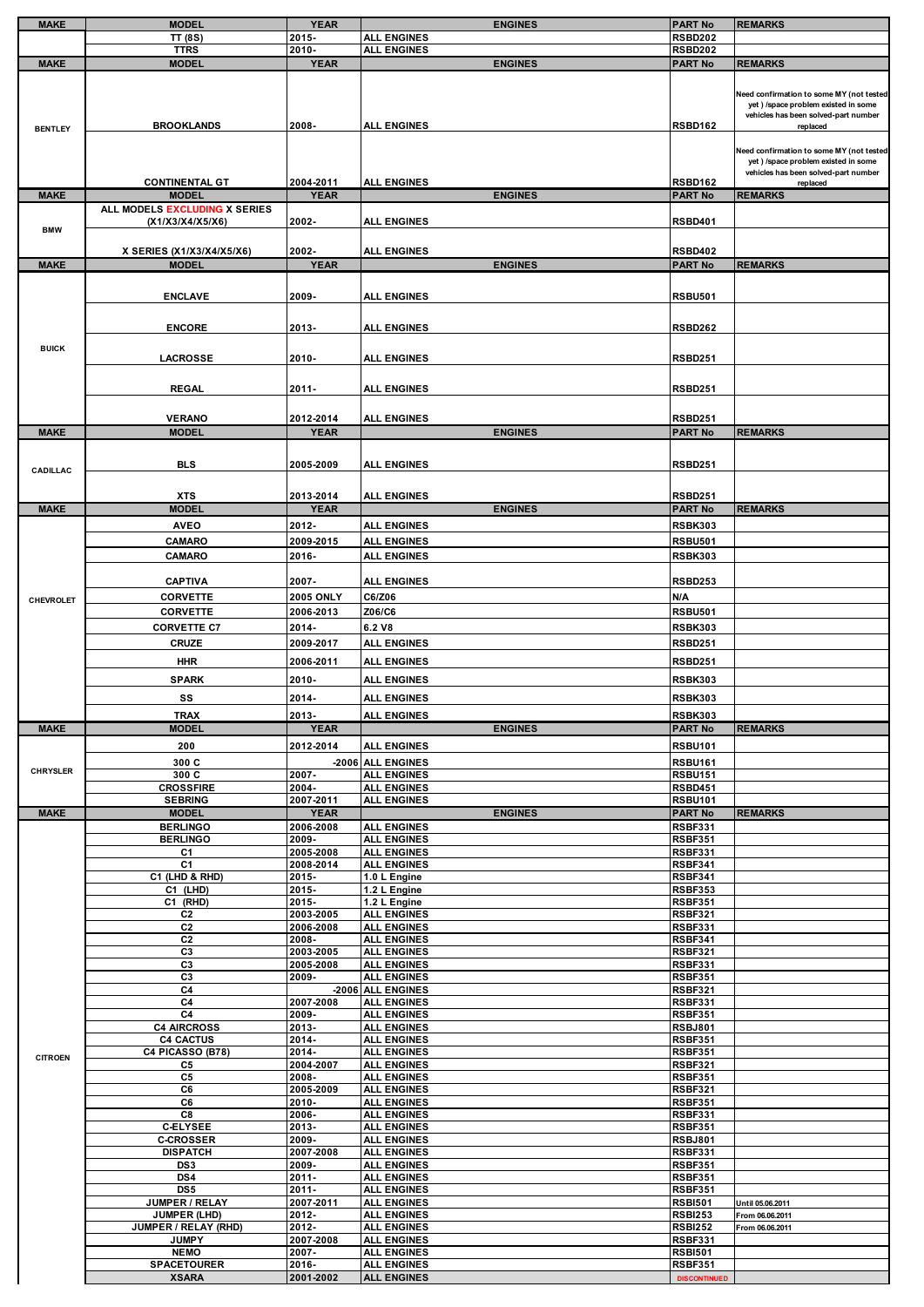| <b>MAKE</b>  | <b>MODEL</b>                                     | <b>YEAR</b>            | <b>ENGINES</b>                                         | <b>PART No</b>                   | <b>REMARKS</b>                                                    |
|--------------|--------------------------------------------------|------------------------|--------------------------------------------------------|----------------------------------|-------------------------------------------------------------------|
|              | <b>XSARA</b>                                     | 2003-2004              | <b>ALL ENGINES</b>                                     | <b>RSBF321</b>                   |                                                                   |
| <b>MAKE</b>  | <b>MODEL</b>                                     | <b>YEAR</b>            | <b>ENGINES</b>                                         | <b>PART No</b>                   | <b>REMARKS</b>                                                    |
|              | <b>DUSTER</b>                                    | 2010-2013              | 1,5 Dci                                                | <b>RSBF301</b>                   | EARLY DACIA MODELS COME BOTH                                      |
|              | <b>DUSTER</b>                                    | 2014-                  | <b>ALL ENGINES</b>                                     | <b>RSBF302</b>                   | WITH ELECTRONIC PEDAL AND                                         |
| <b>DACIA</b> | LOGAN (L90/F90/K90)                              | 2005-                  | ALL ENGINES- ALL MODELS EQUIPPED WITH ELECTRONIC PEDAL | N/A                              | MECHANICAL TYPE (CABLE). PLEASE<br>CONFIRM IN ADVANCE THE TYPE OF |
|              | <b>SANDERO</b>                                   | 2008-                  | ALL ENGINES- ALL MODELS EQUIPPED WITH ELECTRONIC PEDAL | N/A                              | THE PEDAL WITH YOUR CUSTOMERS                                     |
|              |                                                  |                        |                                                        |                                  |                                                                   |
| <b>MAKE</b>  | <b>MODEL</b>                                     | <b>YEAR</b>            | <b>ENGINES</b>                                         | <b>PART No</b>                   | <b>REMARKS</b>                                                    |
|              | <b>AVENGER</b><br><b>CALIBER</b>                 | 2007-2014<br>2007-2012 | <b>ALL ENGINES</b><br><b>ALL ENGINES</b>               | <b>RSBU101</b><br><b>RSBU101</b> |                                                                   |
|              | <b>CHALLENGER</b>                                | 2007-                  | <b>ALL ENGINES</b>                                     | <b>RSBU151</b>                   |                                                                   |
|              | <b>CHARGER</b>                                   | 2007-                  | <b>ALL ENGINES</b>                                     | <b>RSBU151</b>                   |                                                                   |
| <b>DODGE</b> | <b>DART</b>                                      | 2013-                  | <b>ALL ENGINES</b>                                     | RSBD251                          |                                                                   |
|              | <b>EXPRESS</b><br><b>JOURNEY</b>                 | 2010-2011<br>2009-     | <b>ALL ENGINES</b>                                     | <b>RSBU101</b><br><b>RSBU101</b> |                                                                   |
|              | <b>MAGNUM</b>                                    | 2007-                  | <b>ALL ENGINES</b><br><b>ALL ENGINES</b>               | <b>RSBU151</b>                   |                                                                   |
|              | <b>NITRO</b>                                     | 2007-2011              | <b>ALL ENGINES</b>                                     | <b>RSBU151</b>                   |                                                                   |
| <b>MAKE</b>  | <b>MODEL</b>                                     | <b>YEAR</b>            | <b>ENGINES</b>                                         | <b>PART No</b>                   | <b>REMARKS</b>                                                    |
|              | 124 SPIDER                                       | 2016-                  | <b>ALL ENGINES</b>                                     | <b>RSBJ651</b>                   | NOT COMPATIBLE WITH N.AMERICAN                                    |
|              | 500                                              | 2007-2013              | <b>ALL ENGINES</b>                                     | <b>RSBI121</b>                   | spec. FIAT 500                                                    |
|              | 500                                              | 2014-                  | 1.4 L Engine                                           | <b>RSBI121</b>                   | NOT COMPATIBLE WITH N.AMERICAN                                    |
|              | 500 (LHD)                                        | 2014-                  | 0.9 / 1.2 / 1.3 L Engine                               | <b>RSBI253</b>                   | spec. FIAT 500                                                    |
|              | 500 (RHD)                                        | 2014-                  | 0.9 / 1.2 / 1.3 L Engine                               | <b>RSBI252</b>                   |                                                                   |
|              | 500L (LHD)                                       | 2012-<br>2012-         | <b>ALL ENGINES</b><br><b>ALL ENGINES</b>               | <b>RSBI253</b><br><b>RSBI252</b> |                                                                   |
|              | 500L (RHD)<br>500X (LHD)                         | 2015-                  | <b>ALL ENGINES</b>                                     | <b>RSBI253</b>                   |                                                                   |
|              | 500X (RHD)                                       | 2015-                  | <b>ALL ENGINES</b>                                     | <b>RSBI252</b>                   |                                                                   |
|              | <b>BRAVO</b>                                     | 2007-2009              | <b>ALL ENGINES</b>                                     | <b>RSBI501</b>                   |                                                                   |
|              | <b>BRAVO</b>                                     | $2010 -$               | ALL ENGINES EXCEPT 1.4 TURBO 140 HP                    | <b>RSBI501</b>                   |                                                                   |
|              | <b>BRAVO (LHD)</b><br><b>BRAVO (RHD)</b>         | 2010-<br>2010-         | 1.4 TURBO 140 HP<br>1.4 TURBO 140 HP                   | <b>RSBI253</b><br><b>RSBI252</b> |                                                                   |
|              | <b>CROMA (LHD)</b>                               | 2005-                  | <b>ALL ENGINES</b>                                     | <b>RSBI253</b>                   |                                                                   |
|              | <b>CROMA (RHD)</b>                               | 2005-                  | <b>ALL ENGINES</b>                                     | <b>RSBI252</b>                   |                                                                   |
|              | <b>DOBLO 1W 223</b>                              | 2000-2004              | 1.6 16V / 1.9 / 1.9JTD                                 | <b>RSBI501</b>                   |                                                                   |
|              | <b>DOBLO 3C 223</b><br><b>DOBLO 3V 263 (LHD)</b> | 2005-2011<br>2009-2015 | 1.4/ 1.3/ 1.9JTD<br><b>ALL ENGINES</b>                 | <b>RSBI501</b><br><b>RSBI253</b> |                                                                   |
|              | DOBLO 3V 263 (RHD)                               | 2009-2015              | <b>ALL ENGINES</b>                                     | <b>RSBI252</b>                   |                                                                   |
|              | <b>DUCATO 2J 252</b>                             | 2007-2014              | <b>ALL ENGINES</b>                                     | <b>RSBI501</b>                   |                                                                   |
|              | DUCATO 4X 254 (LHD)<br>DUCATO 4X 254 (RHD)       | 2011-2014<br>2011-2014 | <b>ALL ENGINES</b><br><b>ALL ENGINES</b>               | <b>RSBI253</b><br><b>RSBI252</b> |                                                                   |
|              | DUCATO 4Y (LHD)                                  | 2015-                  | <b>ALL ENGINES</b>                                     | <b>RSBI253</b>                   |                                                                   |
|              | DUCATO 4Y (RHD)                                  | 2015-                  | <b>ALL ENGINES</b>                                     | <b>RSBI252</b>                   |                                                                   |
|              | <b>FIORINO QUBO</b>                              | 2007-2015              | <b>ALL ENGINES</b>                                     | <b>RSBI501</b>                   |                                                                   |
| <b>FIAT</b>  | <b>FIORINO QUBO (LHD)</b><br>FIORINO QUBO (RHD)  | 2016-<br>2016-         | <b>ALL ENGINES</b><br><b>ALL ENGINES</b>               | <b>RSBI253</b><br><b>RSBI252</b> |                                                                   |
|              | <b>FREEMONT</b>                                  | 2011-                  | <b>ALL ENGINES</b>                                     | <b>RSBU101</b>                   |                                                                   |
|              | <b>GRANDE PUNTO</b>                              | 2006-                  | <b>ALL ENGINES</b>                                     | <b>RSBI253</b>                   |                                                                   |
|              | <b>IDEA</b><br>LINEA (LHD)                       | 2003-<br>2007-         | <b>ALL ENGINES</b><br><b>ALL ENGINES</b>               | <b>RSBI501</b><br><b>RSBI253</b> |                                                                   |
|              | LINEA (RHD)                                      | 2007-                  | <b>ALL ENGINES</b>                                     | <b>RSBI252</b>                   |                                                                   |
|              | <b>MULTIPLA</b>                                  | 2005-                  | <b>ALL ENGINES</b>                                     | <b>RSBI501</b>                   |                                                                   |
|              | <b>PANDA</b><br>PANDA (LHD)                      | 2003-2011<br>2012-     | <b>ALL ENGINES</b><br><b>ALL ENGINES</b>               | <b>RSBI121</b><br><b>RSBI253</b> |                                                                   |
|              | PANDA (RHD)                                      | 2012-                  | <b>ALL ENGINES</b>                                     | <b>RSBI252</b>                   |                                                                   |
|              | <b>PUNTO</b>                                     |                        | -2004 ALL ENGINES excl. 1.8 HGT                        | <b>RSBI501</b>                   |                                                                   |
|              | PUNTO 51 (LHD)<br>PUNTO 51 (RHD)                 | 2012-<br>2012-         | <b>ALL ENGINES</b><br><b>ALL ENGINES</b>               | <b>RSBI253</b><br><b>RSBI252</b> |                                                                   |
|              | PUNTO EVO 3J (LHD)                               | 2009-2011              | <b>ALL ENGINES</b>                                     | <b>RSBI253</b>                   |                                                                   |
|              | PUNTO EVO 3J (RHD)                               | 2009-2011              | <b>ALL ENGINES</b>                                     | <b>RSBI252</b>                   |                                                                   |
|              | PUNTO 6U (LHD)<br>PUNTO 6U (RHD)                 | 2013-2017<br>2013-2017 | <b>ALL ENGINES</b><br><b>ALL ENGINES</b>               | <b>RSBI253</b><br><b>RSBI252</b> |                                                                   |
|              | PUNTO 6W (LHD)                                   | 2018-                  | <b>ALL ENGINES</b>                                     | <b>RSBI253</b>                   |                                                                   |
|              | PUNTO 6W (RHD)                                   | 2018-                  | <b>ALL ENGINES</b>                                     | <b>RSBI252</b>                   |                                                                   |
|              | <b>SCUDO</b><br><b>SCUDO</b>                     | 2007-2008<br>2009-     | <b>ALL ENGINES</b><br><b>ALL ENGINES</b>               | <b>RSBF331</b><br><b>RSBF351</b> |                                                                   |
|              | <b>SEDICI</b>                                    | 2006-                  | <b>ALL ENGINES</b>                                     | <b>RSBJ201</b>                   |                                                                   |
|              | STIL <sub>O</sub>                                |                        | -2006 ALL ENGINES EXCLUDING 1.8 16V (2001-2003)        | <b>RSBI501</b>                   | NOT COMPATIBLE WITH 1.8 16V (2001-<br>2003)                       |
|              | <b>STRADA</b>                                    | 2011-                  | <b>ALL ENGINES</b>                                     | <b>RSBI501</b>                   |                                                                   |
|              | <b>TALENTO</b>                                   | 2015-                  | <b>ALL ENGINES</b>                                     | <b>RSBJ311</b>                   |                                                                   |
|              | TIPO (LHD)<br>TIPO (RHD)                         | $2015 -$<br>$2015 -$   | <b>ALL ENGINES</b><br><b>ALL ENGINES</b>               | <b>RSBI253</b><br><b>RSBI252</b> |                                                                   |
|              | <b>ULYSSE</b>                                    | 2006-2008              | <b>ALL ENGINES</b>                                     | <b>RSBF331</b>                   |                                                                   |
| <b>MAKE</b>  | <b>MODEL</b>                                     | <b>YEAR</b>            | <b>ENGINES</b>                                         | <b>PART No</b>                   | <b>REMARKS</b>                                                    |
|              | <b>B-MAX</b>                                     | 2012-                  | <b>ALL ENGINES</b>                                     | <b>RSBD602</b>                   |                                                                   |
|              | C-MAX (CB3)<br>C-MAX / GRAND C-MAX (CB7-CEU)     | 2003-2010<br>2010-     | <b>ALL ENGINES</b><br><b>ALL ENGINES</b>               | <b>RSBD602</b><br><b>RSBD604</b> |                                                                   |
|              | <b>ECOSPORT</b>                                  | 2013-2017              | <b>ALL ENGINES</b>                                     | <b>RSBD602</b>                   |                                                                   |
|              | <b>ECOSPORT</b>                                  | 2018-                  | <b>ALL ENGINES</b>                                     | <b>RSBD604</b>                   |                                                                   |
|              | <b>EDGE</b><br><b>EXPLORER</b>                   | 2015-<br>2012-         | 2.0 L<br><b>ALL ENGINES</b>                            | <b>RSBD604</b><br>RSBD604        |                                                                   |
|              | <b>FIESTA V (CBK)</b>                            | 2004-2008              | <b>ALL ENGINES</b>                                     | <b>RSBD601</b>                   |                                                                   |
|              | FIESTA VI (CB1 / CCN)                            | 09.2008-2017           | <b>ALL ENGINES</b>                                     | <b>RSBD602</b>                   |                                                                   |
|              | FIESTA VII (CE1)<br>FOCUS (CAP - CB4)            | 2018-<br>2005-2010     | <b>ALL ENGINES</b><br><b>ALL ENGINES</b>               | <b>RSBD604</b><br><b>RSBD602</b> |                                                                   |
|              | FOCUS (CB8-CEW)                                  | $2011 -$               | <b>ALL ENGINES</b>                                     | <b>RSBD604</b>                   |                                                                   |
|              | <b>FOCUS C-MAX (CAP)</b>                         | 2003-2007              | <b>ALL ENGINES</b>                                     | <b>RSBD602</b>                   |                                                                   |
|              | <b>FUSION</b><br><b>GALAXY</b>                   | 2005-<br>2000-2005     | <b>ALL ENGINES</b><br><b>1.9 TDI</b>                   | <b>RSBD601</b><br><b>RSBD152</b> |                                                                   |
|              | <b>GRAND C-MAX (CB7)</b>                         | 2010-                  | <b>ALL ENGINES</b>                                     | <b>RSBD604</b>                   |                                                                   |
| <b>FORD</b>  | ΚA                                               | 2008-2010              | <b>ALL ENGINES</b>                                     | <b>RSBI121</b>                   |                                                                   |
|              | KA (LHD)<br>KA (RHD)                             | $2011 -$<br>2011       | <b>ALL ENGINES</b><br><b>ALL ENGINES</b>               | <b>RSBI253</b><br><b>RSBI252</b> |                                                                   |
|              | <b>KUGA</b>                                      | 2013-                  | <b>ALL ENGINES</b>                                     | <b>RSBD604</b>                   |                                                                   |
|              | <b>KUGA</b>                                      | 2008-2012              | <b>ALL ENGINES</b>                                     | <b>RSBD602</b>                   |                                                                   |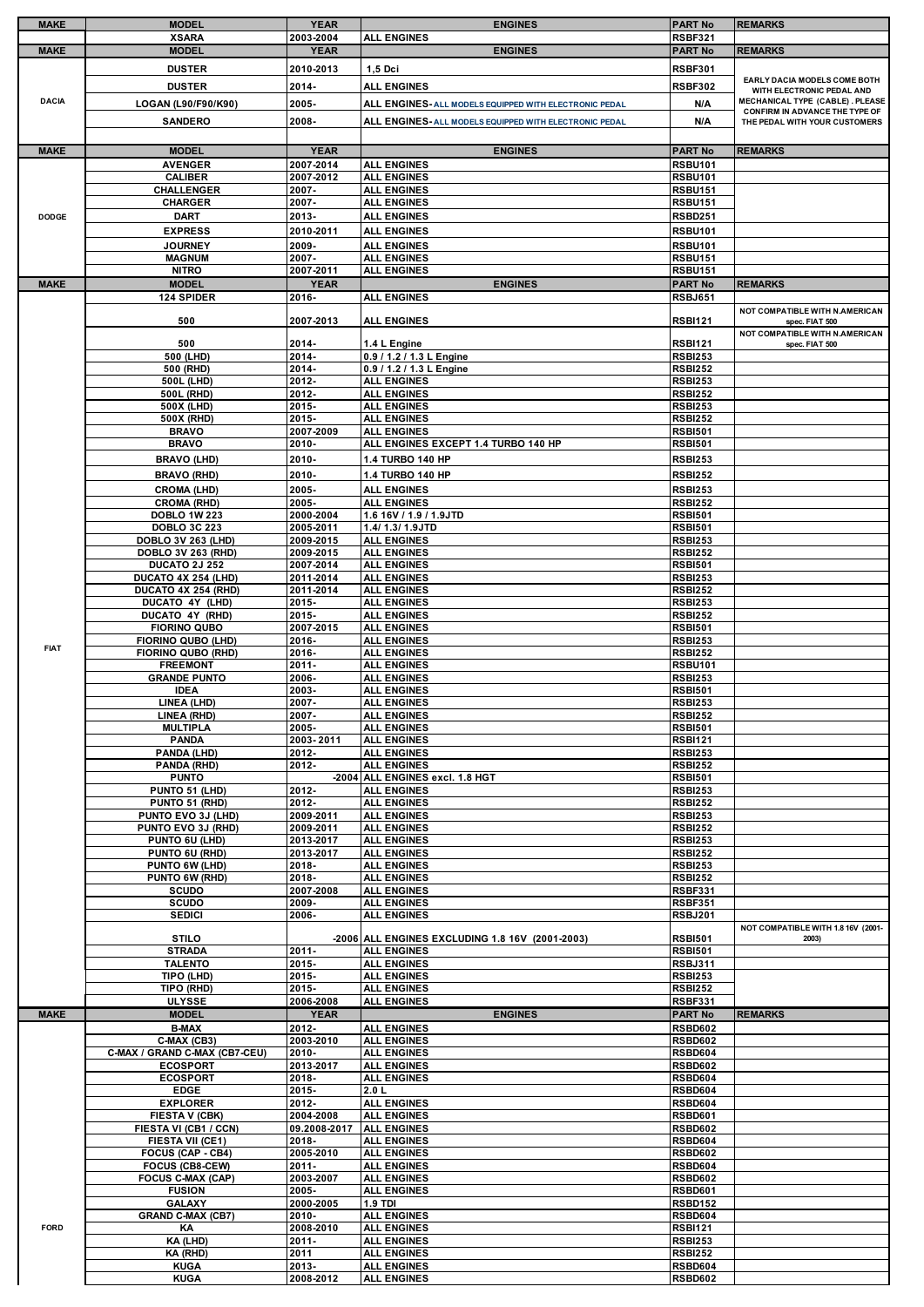| <b>MAKE</b>     | <b>MODEL</b>                              | <b>YEAR</b>        | <b>ENGINES</b>                                 | <b>PART No</b>                   | <b>REMARKS</b>                     |
|-----------------|-------------------------------------------|--------------------|------------------------------------------------|----------------------------------|------------------------------------|
|                 | <b>MONDEO</b>                             | 2008-2014          | <b>ALL ENGINES</b>                             | <b>RSBD602</b>                   |                                    |
|                 | <b>MONDEO</b>                             | 2015-              | <b>ALL ENGINES</b>                             | RSBD604                          |                                    |
|                 | <b>MUSTANG</b>                            | 2005-2010          | <b>ALL ENGINES</b>                             | <b>RSBU601</b>                   |                                    |
|                 | <b>MUSTANG</b>                            | $2011 -$           | <b>ALL ENGINES</b>                             | <b>RSBU602</b>                   |                                    |
|                 | <b>RANGER</b>                             | 2012-              | 2.2 / 2.5 / 3.2 L                              | RSBD604                          |                                    |
|                 | S-MAX/GALAXY                              | 2006-2015          | <b>ALL ENGINES</b>                             | <b>RSBD602</b>                   |                                    |
|                 | S-MAX/GALAXY                              | 2016-              | <b>ALL ENGINES</b>                             | <b>RSBD604</b>                   |                                    |
|                 | <b>TRANSIT</b>                            | 2007-2013          | <b>ALL ENGINES</b>                             | <b>RSBD603</b>                   |                                    |
|                 | <b>TRANSIT</b>                            | 2014-              | <b>ALL ENGINES</b>                             | <b>RSBD604</b>                   |                                    |
|                 | TRANSIT/TOURNEO CONNECT (CHC)             | 2013-              | <b>ALL ENGINES</b>                             | <b>RSBD604</b>                   |                                    |
|                 | TRANSIT/TOURNEO COURIER (C4A)             | 2014-              | <b>ALL ENGINES</b>                             | <b>RSBD603</b>                   |                                    |
|                 | TRANSIT/TOURNEO CUSTOM                    | 2013-              | 2.0 / 2.2 L ENGINE                             | <b>RSBD604</b>                   |                                    |
| <b>MAKE</b>     | <b>MODEL</b>                              | <b>YEAR</b>        | <b>ENGINES</b>                                 | <b>PART No</b>                   | <b>REMARKS</b>                     |
|                 | H <sub>2</sub>                            | 2008-2009          | 6.2 L V8                                       | <b>RSBU551</b>                   |                                    |
| <b>HUMMER</b>   | H3 (LHD)                                  | 2006-2010          | <b>ALL ENGINES</b>                             | N/A                              | NOT AVAILABLE UNTIL FURTHER NOTICE |
|                 | H3 (RHD)                                  | 2006-2010          | <b>ALL ENGINES</b>                             | N/A                              | NOT AVAILABLE UNTIL FURTHER NOTICE |
| <b>MAKE</b>     | <b>MODEL</b>                              | <b>YEAR</b>        | <b>ENGINES</b>                                 | <b>PART No</b>                   | <b>REMARKS</b>                     |
|                 | <b>ACCORD</b>                             | 2008-2012          | <b>ALL ENGINES</b>                             | <b>RSBJ701</b>                   |                                    |
|                 | <b>ACCORD</b><br>CIVIC 8th Gen            | 2013-<br>2006-2011 | <b>ALL ENGINES</b><br><b>ALL ENGINES</b>       | <b>RSBJ706</b><br><b>RSBJ701</b> |                                    |
|                 | CIVIC 9th Gen                             | 2012-              | ALL ENGINES except 2.4 L                       | <b>RSBJ704</b>                   |                                    |
|                 | CIVIC 9th Gen                             | 2012-              | 2.4 L Si                                       | <b>RSBJ705</b>                   |                                    |
|                 | CIVIC 10th Gen                            | 2017-              | 1.0 / 1.5 L                                    | <b>RSBJ706</b>                   | 5D HATCHBACK                       |
|                 | <b>CROSSROAD</b>                          | 2007-              | <b>PETROL</b>                                  | <b>RSBJ701</b>                   |                                    |
|                 | <b>CROSSTOUR</b>                          | 2010-              | <b>ALL ENGINES</b>                             | <b>RSBJ701</b>                   |                                    |
|                 | <b>CRV</b>                                | 2007-2011          | <b>ALL ENGINES</b>                             | <b>RSBJ701</b>                   |                                    |
|                 | <b>CRV</b>                                | 2012-              | <b>ALL ENGINES</b>                             | <b>RSBJ706</b>                   |                                    |
| <b>HONDA</b>    | <b>CRZ</b>                                | 2012-              | 1.5L                                           | <b>RSBJ704</b>                   |                                    |
|                 | FIT 2nd Gen                               | 2009-2014          | <b>ALL ENGINES</b>                             | <b>RSBJ704</b>                   |                                    |
|                 | FIT 3rd Gen                               | 2015-              | <b>ALL ENGINES</b>                             | <b>RSBJ706</b>                   |                                    |
|                 | <b>HRV</b>                                | 2015-              | <b>ALL ENGINES</b>                             | <b>RSBJ706</b>                   |                                    |
|                 | <b>INSIGHT</b>                            | 2010-              | <b>ALL ENGINES</b>                             | <b>RSBJ704</b>                   |                                    |
|                 | JAZZ 2nd Gen<br>JAZZ 3rd Gen              | 2009-2015<br>2016- | <b>ALL ENGINES</b><br><b>ALL ENGINES</b>       | <b>RSBJ704</b><br><b>RSBJ706</b> |                                    |
|                 | ODYSSEY                                   | 2011-              | <b>ALL ENGINES</b>                             | <b>RSBJ704</b>                   |                                    |
|                 | <b>PILOT</b>                              | 2009-              | <b>ALL ENGINES</b>                             | <b>RSBJ704</b>                   |                                    |
|                 | S2000                                     | 2007-              | <b>ALL ENGINES</b>                             | <b>RSBJ751</b>                   |                                    |
|                 | <b>STREAM</b>                             | 2007-              | 1.8 L PETROL                                   | <b>RSBJ701</b>                   |                                    |
|                 | <b>VEZEL</b>                              | 2015-              | <b>ALL ENGINES</b>                             | <b>RSBJ706</b>                   |                                    |
| <b>MAKE</b>     | <b>MODEL</b>                              | <b>YEAR</b>        | <b>ENGINES</b>                                 | <b>PART No</b>                   | <b>REMARKS</b>                     |
|                 | <b>AZERA</b>                              | 2008-              | <b>ALL ENGINES</b>                             | <b>RSBK154</b>                   |                                    |
|                 | <b>ELANTRA</b>                            | 2007-2010          | 1.6 DIESEL                                     | <b>RSBK601</b>                   |                                    |
|                 | <b>ELANTRA (MD)</b>                       | 2012-2015          | <b>ALL ENGINES</b>                             | <b>RSBK604</b>                   |                                    |
|                 | <b>ELANTRA (AD)</b>                       | 2016-              | <b>ALL ENGINES</b>                             | <b>RSBK651</b>                   |                                    |
|                 | <b>EQUUS</b><br><b>GENESIS COUPE (BK)</b> | 2010-2015<br>2009- | <b>ALL ENGINES</b><br><b>ALL ENGINES</b>       | <b>RSBD401</b><br><b>RSBD401</b> |                                    |
|                 | <b>GENESIS SEDAN (BH)</b>                 | 2009-2013          | <b>ALL ENGINES</b>                             | <b>RSBD401</b>                   |                                    |
|                 | <b>GENESIS SEDAN (DH)</b>                 | 2014-              | <b>ALL ENGINES</b>                             | <b>RSBK651</b>                   |                                    |
|                 | <b>GRAND SANTA FE</b>                     | 2013-              | 2.2 L / 3.3 L                                  | <b>RSBK152</b>                   |                                    |
|                 | i10                                       | 2014-              | <b>ALL ENGINES</b>                             | <b>RSBK604</b>                   |                                    |
|                 | i20                                       | 2009-2012          | 1.4 L DIESEL (75 HP) & 1.6 L DIESEL            | <b>RSBK601</b>                   |                                    |
|                 | i20                                       | 2013-2014          | <b>ALL ENGINES</b>                             | <b>RSBK152</b>                   |                                    |
|                 | i20<br>i30 (FD)                           | 2015-<br>2008-2012 | <b>ALL ENGINES</b><br>1.6 & 2.0 DIESEL ENGINES | RSBK604<br><b>RSBK601</b>        |                                    |
|                 | i30 (FD)                                  | 2011-2012          | <b>1.4 &amp; 1.6 PETROL ENGINES</b>            | RSBK601                          |                                    |
| HYUNDAI         | i30 (GDe)                                 | 2012-              | <b>ALL ENGINES</b>                             | <b>RSBK604</b>                   | FROM 26.11.2011                    |
|                 | i40                                       | 2012-              | <b>ALL ENGINES</b>                             | <b>RSBK151</b>                   |                                    |
|                 | iX20                                      | 2010-              | <b>ALL ENGINES</b>                             | <b>RSBK152</b>                   |                                    |
|                 | iX35/TUCSON (EL)                          | 2010-2013          | <b>ALL ENGINES</b>                             | <b>RSBK151</b>                   |                                    |
|                 | iX35/TUCSON (LM)                          | 2014-2015          | 1.6 L PETROL / 2.0 L MPI PETROL / 1.7 L DIESEL | <b>RSBK151</b>                   |                                    |
|                 | <b>SANTA FE (CM)</b>                      | 2007-2009          | <b>ALL ENGINES</b>                             | <b>RSBK151</b>                   | Until Sep 2009                     |
|                 | SANTA FE (CM10)                           | 2010-2012<br>2013- | 2.2 L / 2.4 L / 3.5 L<br>2.0 L / 2.2 L / 2.4 L | <b>RSBK604</b><br><b>RSBK152</b> | From Sep 2009                      |
|                 | <b>SANTE FE (DM)</b><br><b>SOLARIS</b>    | 2011-              | <b>ALL ENGINES</b>                             | <b>RSBK152</b>                   |                                    |
|                 | SONATA / i45 (YF)                         | 2011-2014          | 2.0 & 2.4 PETROL                               | <b>RSBK604</b>                   |                                    |
|                 | SONATA (LF)                               | 2015-              | 2.0 & 2.4 L                                    |                                  |                                    |
|                 |                                           |                    |                                                |                                  |                                    |
|                 |                                           |                    |                                                | TBA                              |                                    |
|                 | <b>TUCSON</b>                             | 2007-2009          | <b>ALL ENGINES</b>                             | <b>RSBK152</b>                   |                                    |
|                 | <b>TUCSON (TL)</b>                        | 2016-              | <b>ALL ENGINES</b>                             | <b>RSBK651</b>                   |                                    |
|                 | VERACRUZ/ix55                             | 2007-2013          | 3.0 L & 3.8 L                                  | <b>RSBK151</b>                   |                                    |
| <b>MAKE</b>     | <b>MODEL</b>                              | <b>YEAR</b>        | <b>ENGINES</b>                                 | <b>PART No</b>                   | <b>REMARKS</b>                     |
|                 |                                           |                    |                                                |                                  |                                    |
|                 | <b>FX35</b>                               | 2009-              | <b>ALL ENGINES</b>                             | <b>RSBJ371</b>                   |                                    |
|                 | FX35/45                                   | 2003-2008          | ALL PETROL ENGINES                             | <b>RSBJ351</b>                   |                                    |
|                 | <b>G35 SEDAN</b>                          | 2002-2006          | ALL PETROL EXCEPT G35X                         | <b>RSBJ351</b>                   |                                    |
|                 |                                           |                    |                                                |                                  |                                    |
| <b>INFINITI</b> | G35 COUPE                                 | 2002-2007          | ALL PETROL EXCEPT G35X                         | <b>RSBJ351</b>                   |                                    |
|                 | <b>G35 SEDAN</b>                          | 2007-              | <b>ALL PETROL ENGINES</b>                      | <b>RSBJ371</b>                   |                                    |
|                 | <b>G37 COUPE</b>                          | 2008-              | ALL PETROL ENGINES                             | RSBJ371                          |                                    |
|                 |                                           |                    |                                                |                                  |                                    |
|                 | <b>G37 SEDAN</b>                          | 2007-              | ALL PETROL ENGINES                             | <b>RSBJ371</b>                   |                                    |
|                 | M35 / M45                                 | 2006-              | ALL PETROL ENGINES                             | <b>RSBJ311</b>                   |                                    |
| <b>MAKE</b>     | <b>MODEL</b>                              | <b>YEAR</b>        | <b>ENGINES</b>                                 | <b>PART No</b>                   | <b>REMARKS</b>                     |
|                 |                                           |                    |                                                |                                  |                                    |
|                 | <b>D-MAX</b>                              | 2005-2010          | 2.5L & 3.0L DIESEL                             | <b>RSBJ901</b>                   |                                    |
| <b>ISUZU</b>    | <b>D-MAX</b>                              | 2011-              | <b>ALL ENGINES</b>                             | <b>RSBJ902</b>                   |                                    |
|                 |                                           |                    |                                                |                                  |                                    |
|                 | <b>MU-7</b>                               | 2005-              | 3.0L DIESEL ENGINE                             | <b>RSBJ901</b>                   |                                    |
| <b>MAKE</b>     | <b>MODEL</b>                              | <b>YEAR</b>        | <b>ENGINES</b>                                 | <b>PART No</b>                   | <b>REMARKS</b>                     |
|                 | <b>E-PACE</b>                             | 2018-              | <b>ALL ENGINES</b>                             | TBA                              |                                    |
|                 | F TYPE                                    | 2013-2015          | <b>ALL ENGINES</b>                             | <b>RSBE131</b>                   | UP TO VIN K22184                   |
|                 | F TYPE                                    | 2015-              | <b>ALL ENGINES</b>                             | <b>RSBD604</b>                   | FRON VIN K22185                    |
|                 | <b>F PACE</b>                             | 2016-              | <b>ALL ENGINES</b>                             | <b>RSBD604</b>                   |                                    |
|                 | <b>I-PACE</b>                             | 2018-              | <b>ALL ENGINES</b>                             | TBA                              |                                    |
| <b>JAGUAR</b>   | X TYPE<br>XE                              | 2004-2009<br>2015- | 2.5/3.0 L PETROL<br><b>ALL ENGINES</b>         | <b>RSBE162</b><br><b>RSBD604</b> | FROM VIN D15361                    |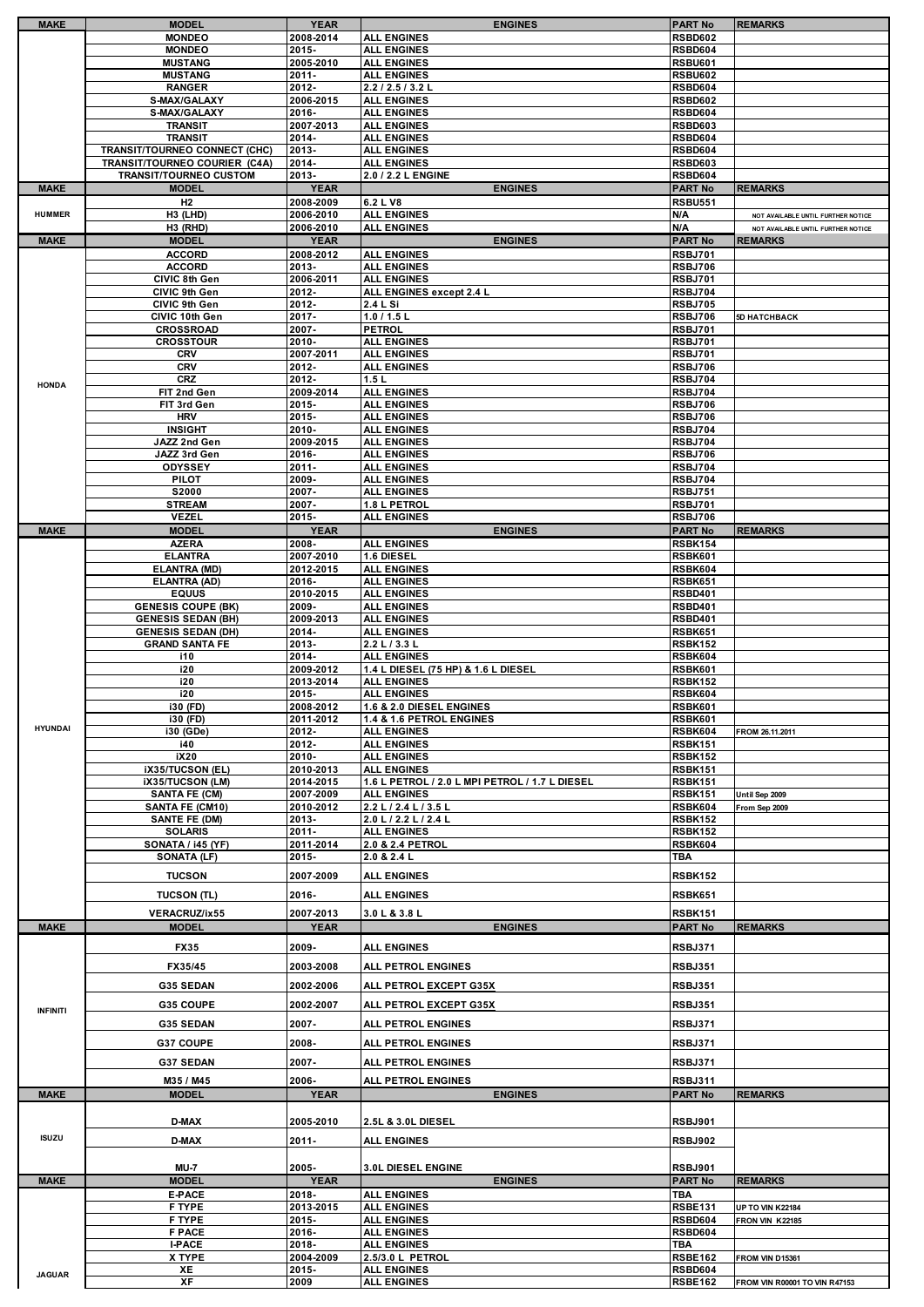| <b>MAKE</b>        | <b>MODEL</b>                                | <b>YEAR</b>              | <b>ENGINES</b>                                       | <b>PART No</b>                   | <b>REMARKS</b>                                   |
|--------------------|---------------------------------------------|--------------------------|------------------------------------------------------|----------------------------------|--------------------------------------------------|
|                    | ХF                                          | 2010-2015                | <b>ALL ENGINES</b>                                   | <b>RSBE131</b>                   | <b>FROM VIN R47153-</b>                          |
|                    | XF                                          | 2016-                    | <b>ALL ENGINES</b>                                   | <b>RSBD604</b>                   |                                                  |
|                    | XJ                                          | 2004-2009                | <b>ALL ENGINES</b>                                   | <b>RSBE162</b>                   | <b>UP TO VIN H32732</b>                          |
|                    | XJ                                          | 2010-                    | <b>ALL ENGINES</b>                                   | <b>RSBE131</b>                   | <b>FROM VIN V00001-</b>                          |
|                    | XK<br>XK                                    | 2006.5-2009<br>2010-2014 | <b>ALL ENGINES</b><br><b>ALL ENGINES</b>             | <b>RSBE162</b><br><b>RSBE131</b> | FROM VIN B00379 TO VIN B32752<br>FROM VIN B32753 |
| <b>MAKE</b>        | <b>MODEL</b>                                | <b>YEAR</b>              | <b>ENGINES</b>                                       | <b>PART No</b>                   | <b>REMARKS</b>                                   |
|                    | <b>CHEROKEE KJ</b>                          | 2005-2007                | ALL PETROL ENGINES                                   | <b>RSBU101</b>                   |                                                  |
|                    | <b>CHEROKEE KJ</b>                          | 2005-2006                | 2.8 DIESEL                                           | <b>RSBU161</b>                   |                                                  |
|                    | <b>CHEROKEE KJ</b>                          | 2007-                    | 2.8 DIESEL                                           | <b>RSBU151</b>                   |                                                  |
|                    | <b>CHEROKEE KK</b>                          | 2008-2013                | <b>ALL ENGINES</b>                                   | <b>RSBU151</b>                   |                                                  |
|                    | <b>CHEROKEE KL</b>                          | 2014-                    | <b>ALL ENGINES</b>                                   | <b>RSBD251</b>                   |                                                  |
|                    | <b>COMMANDER</b><br><b>COMPASS</b>          | 2007-<br>2007-           | <b>ALL ENGINES</b><br><b>ALL ENGINES</b>             | <b>RSBU151</b><br><b>RSBU101</b> |                                                  |
| <b>JEEP</b>        | <b>GRAND CHEROKEE</b>                       | 2005-2006                | <b>ALL ENGINES</b>                                   | <b>RSBU161</b>                   |                                                  |
|                    | <b>GRAND CHEROKEE</b>                       | 2007-2010                | <b>ALL ENGINES</b>                                   | <b>RSBU151</b>                   |                                                  |
|                    | <b>GRAND CHEROKEE (WK2)</b>                 | $2011 -$                 | <b>ALL ENGINES</b>                                   | <b>RSBU162</b>                   |                                                  |
|                    | <b>PATRIOT</b>                              | 2007-                    | <b>ALL ENGINES</b>                                   | <b>RSBU101</b>                   |                                                  |
|                    | <b>RENEGADE (LHD)</b>                       | 2014-                    | <b>ALL ENGINES</b>                                   | <b>RSBI253</b>                   |                                                  |
|                    | <b>RENEGADE (RHD)</b><br><b>WRANGLER JK</b> | 2014-<br>2007-2017       | <b>ALL ENGINES</b><br><b>ALL ENGINES</b>             | <b>RSBI252</b><br><b>RSBU151</b> |                                                  |
| <b>MAKE</b>        | <b>MODEL</b>                                | <b>YEAR</b>              | <b>ENGINES</b>                                       | <b>PART No</b>                   | <b>REMARKS</b>                                   |
|                    | <b>CEED</b>                                 | 2007-2012                | ALL DIESEL ENGINES                                   | <b>RSBK601</b>                   | From 27.10.06 to 14.03.12                        |
|                    | <b>CEED</b>                                 | 2010-2012                | ALL PETROL ENGINES                                   | <b>RSBK601</b>                   | From 01.11.09 - 14.03.12                         |
|                    | CEED                                        | 2010-2012                | 2.0 L DIESEL                                         | <b>RSBK601</b>                   | From 13.07.09 to 14.03.12                        |
|                    | <b>CEED</b>                                 | 2012-                    | <b>ALL ENGINES</b>                                   | <b>RSBK604</b>                   | From 14.03.12-                                   |
|                    |                                             |                          |                                                      |                                  |                                                  |
|                    | <b>CERATO</b>                               | 2005-2008                | ALL MODELS EQUIPED WITH ELECTRONIC THROTTLE          | <b>RSBK601</b>                   | ALL MODELS WITH ELECTRONIC PEDAL                 |
|                    |                                             |                          |                                                      |                                  |                                                  |
|                    | <b>CERATO /FORTE /COUP</b>                  | 2010-2013                | 1.6 L                                                | <b>RSBK601</b>                   | FROM sep 2010- up to 31/03/2013                  |
|                    | <b>CERATO /FORTE /COUP</b>                  | 2009-2013                | 2.0 L                                                | <b>RSBK601</b>                   | up to 31/03/2013                                 |
|                    |                                             |                          |                                                      |                                  |                                                  |
|                    | <b>CERATO/FORTE (YD)</b>                    | 2014-                    | <b>ALL ENGINES</b>                                   | <b>RSBK604</b>                   |                                                  |
|                    | K3                                          | 2013-                    | <b>ALL ENGINES</b>                                   | <b>RSBK604</b>                   |                                                  |
|                    |                                             |                          |                                                      |                                  |                                                  |
|                    | K900                                        | 2015                     | <b>ALL ENGINES</b>                                   | <b>RSBD401</b>                   |                                                  |
|                    |                                             |                          |                                                      |                                  |                                                  |
|                    | <b>MORNING</b>                              | 2012-2016                | <b>ALL ENGINES</b>                                   | <b>RSBK152</b>                   |                                                  |
| <b>KIA</b>         | <b>PICANTO</b>                              | 2012-2016                | <b>ALL ENGINES</b>                                   | <b>RSBK152</b>                   |                                                  |
|                    | <b>QUORIS</b>                               | 2012-                    | <b>ALL ENGINES</b>                                   | <b>RSBD401</b>                   |                                                  |
|                    | <b>RIO</b>                                  | 2006-2010                | 1.5L                                                 | <b>RSBK601</b>                   |                                                  |
|                    | <b>RIO</b>                                  | 2011-2016                | <b>ALL ENGINES</b>                                   | <b>RSBK604</b>                   |                                                  |
|                    | RIO<br><b>SORENTO</b>                       | 2017-<br>2009-2014       | <b>ALL ENGINES</b>                                   | TBA<br><b>RSBK604</b>            |                                                  |
|                    | <b>SORENTO</b>                              | 2015-                    | <b>ALL ENGINES</b>                                   | <b>RSBK651</b>                   | From 15.05.2009-<br>From 15.09.2014              |
|                    | SOUL (AM)                                   | 2009-2013                | 1.6 DIESEL                                           | <b>RSBK601</b>                   | Up to 31.10.2013                                 |
|                    | SOUL (AM)                                   | 2012-2013                | 1.6 PETROL                                           | TBA                              |                                                  |
|                    | SOUL (PS)                                   | 2014-                    | <b>ALL ENGINES</b>                                   | TBA                              |                                                  |
|                    |                                             |                          |                                                      |                                  |                                                  |
|                    |                                             |                          |                                                      |                                  | Only compatible with vehicles with               |
|                    |                                             |                          |                                                      |                                  | electronic pedal. Not compatible with            |
|                    |                                             |                          |                                                      |                                  | vehicles that have the potentiometer in the      |
|                    | <b>SPORTAGE</b><br><b>SPORTAGE</b>          | 2005-2010<br>2011-2015   | 2.0L /2.7L<br><b>ALL ENGINES</b>                     | <b>RSBK601</b><br><b>RSBK151</b> | engine bay.                                      |
|                    | <b>SPORTAGE</b>                             | 2016-                    | <b>ALL ENGINES</b>                                   | <b>RSBK651</b>                   |                                                  |
|                    | <b>VENGA</b>                                | 2009-                    | <b>ALL ENGINES</b>                                   | <b>RSBK152</b>                   |                                                  |
| <b>MAKE</b>        | <b>MODEL</b>                                | <b>YEAR</b>              | <b>ENGINES</b>                                       | <b>PART No</b>                   | <b>REMARKS</b>                                   |
|                    | <b>AVENTADOR</b>                            |                          |                                                      |                                  |                                                  |
|                    | (LP700-4 / LP720-4 / LP750-4)               | 2011-                    | 6.5L                                                 | <b>RSBI802</b>                   |                                                  |
|                    | HURACAN (LP580 / LP610)                     | 2014-                    | 5.2L V10                                             | <b>RSBI802</b>                   |                                                  |
| <b>LAMBORGHINI</b> | <b>GALLARDO</b>                             | 2004-2008                |                                                      | <b>RSBI801</b>                   |                                                  |
|                    | <b>GALLARDO</b><br><b>MURCIELAGO</b>        | 2009-<br>2004-2010       |                                                      | <b>RSBI802</b><br><b>RSBI801</b> |                                                  |
| <b>MAKE</b>        | <b>MODEL</b>                                | <b>YEAR</b>              | <b>ENGINES</b>                                       | <b>PART No</b>                   | <b>REMARKS</b>                                   |
|                    |                                             |                          |                                                      |                                  |                                                  |
|                    | <b>DELTA - TH</b>                           | 2008-2010                | <b>ALL ENGINES</b>                                   | <b>RSBI501</b>                   |                                                  |
|                    | DELTA - TN (LHD)                            | 2011-                    | <b>ALL ENGINES</b>                                   | <b>RSBI253</b>                   |                                                  |
|                    | <b>DELTA - TN (RHD)</b>                     | 2011-                    | <b>ALL ENGINES</b>                                   | <b>RSBI252</b>                   |                                                  |
|                    | <b>FLAVIA</b>                               | 2012-                    | <b>ALL ENGINES</b>                                   | <b>RSBU101</b>                   |                                                  |
|                    |                                             | 2005-                    |                                                      |                                  |                                                  |
| <b>LANCIA</b>      | <b>MUSA</b><br>PHEDRA                       | 2006-2008                | <b>ALL ENGINES</b><br><b>ALL ENGINES</b>             | <b>RSBI501</b><br><b>RSBF331</b> |                                                  |
|                    |                                             |                          |                                                      |                                  |                                                  |
|                    | <b>THEMA</b>                                | 2011-                    | <b>ALL ENGINES</b>                                   | <b>RSBU151</b>                   |                                                  |
|                    | <b>YPSILON</b>                              | 2003-2010                | <b>ALL ENGINES</b>                                   | <b>RSBI121</b>                   |                                                  |
|                    | <b>YPSILON (LHD)</b>                        | 2011-                    | <b>ALL ENGINES</b>                                   | <b>RSBI253</b>                   |                                                  |
|                    |                                             |                          |                                                      |                                  |                                                  |
|                    | <b>YPSILON (RHD)</b>                        | $2011 -$                 | <b>ALL ENGINES</b>                                   | <b>RSBI252</b>                   |                                                  |
| <b>MAKE</b>        | <b>MODEL</b>                                | <b>YEAR</b>              | <b>ENGINES</b>                                       | <b>PART No</b>                   | <b>REMARKS</b>                                   |
|                    | <b>DEFENDER</b>                             | 1999-2006<br>2007-       | 2.5 L 5 CYL TURBO DIESEL                             | <b>RSBE312</b>                   |                                                  |
|                    | <b>DEFENDER</b><br><b>DISCOVERY 2</b>       | 1999-2004                | 2.4 L 4 CYL TURBO DIESEL<br>2.5 L 5 CYL TURBO DIESEL | <b>RSBE301</b><br><b>RSBE312</b> |                                                  |
|                    | <b>DISCOVERY 3</b>                          | 2005-2009                | <b>ALL ENGINES</b>                                   | <b>RSBE321</b>                   |                                                  |
|                    | <b>DISCOVERY 4</b>                          | 2010-2016                | <b>ALL ENGINES</b>                                   | <b>RSBE331</b>                   |                                                  |
|                    | <b>DISCOVERY 5</b>                          | 2017-                    | <b>ALL ENGINES</b>                                   | <b>RSBD604</b>                   |                                                  |
|                    | <b>DISCOVERY SPORT</b>                      | 2015-                    | <b>ALL ENGINES</b>                                   | <b>RSBD604</b>                   |                                                  |
|                    | <b>EVOQUE</b>                               | 2011-2013                | <b>ALL ENGINES</b>                                   | <b>RSBE602</b>                   | Up to VIN DH999999                               |
|                    |                                             |                          |                                                      |                                  | From VIN EH000001 up<br>to                       |
|                    | <b>EVOQUE</b>                               | 2014-2015                | <b>ALL ENGINES</b>                                   | <b>RSBE331</b>                   | FH999999                                         |
| <b>LAND ROVER</b>  | <b>EVOQUE</b><br><b>FREELANDER</b>          | 2016-<br>2006-           | <b>ALL ENGINES</b><br><b>ALL ENGINES</b>             | <b>RSBD604</b><br><b>RSBD602</b> | From VIN GH000001                                |
|                    | <b>RANGE ROVER (L322)</b>                   | 2002-2012                | <b>ALL ENGINES</b>                                   | <b>RSBD401</b>                   |                                                  |
|                    |                                             |                          |                                                      |                                  |                                                  |
|                    | <b>RANGE ROVER (L405)</b>                   | 2013-2014                | <b>ALL ENGINES</b>                                   | <b>RSBE331</b>                   | Up to VIN EA999999                               |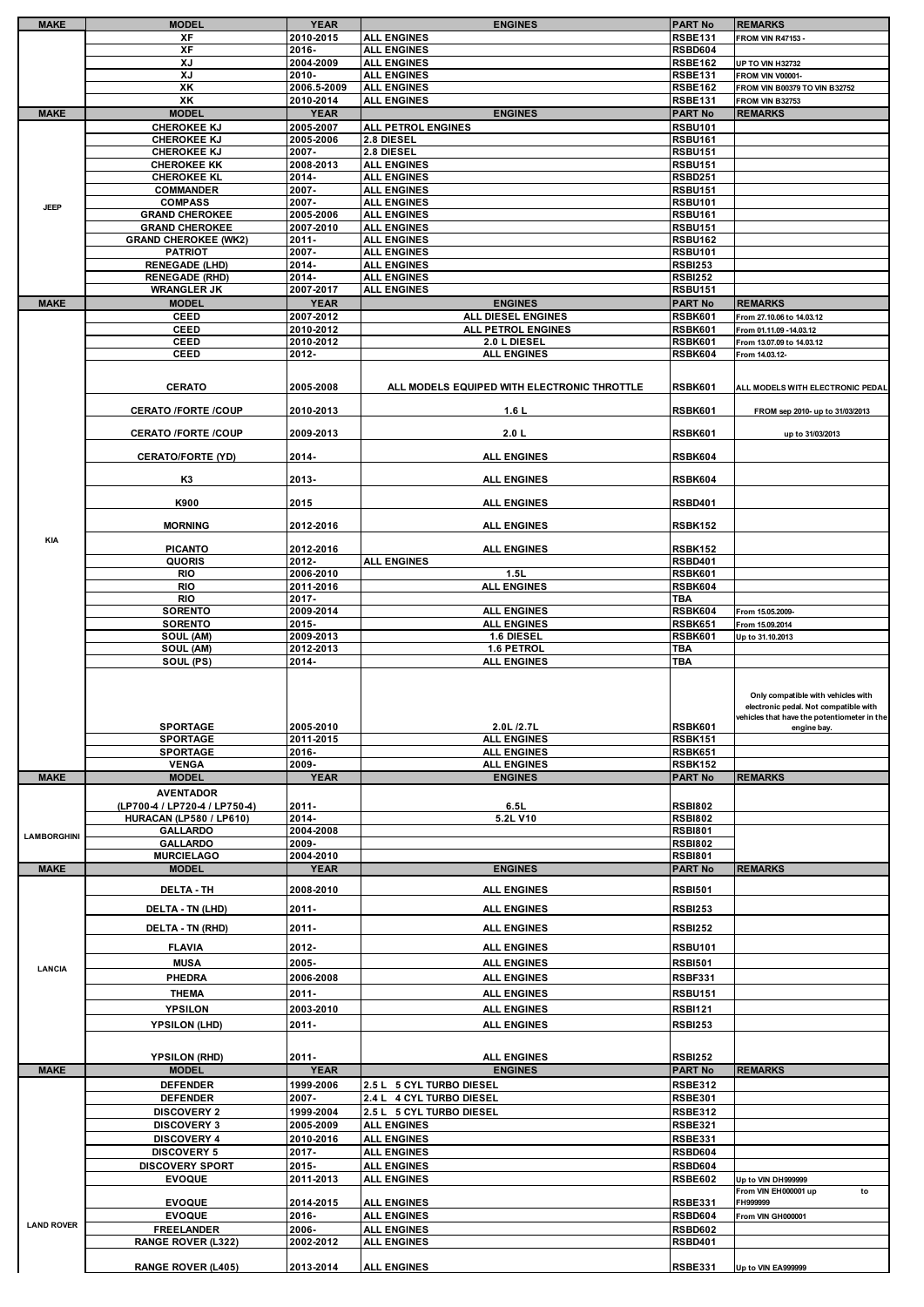|                 | <b>MODEL</b>                               | <b>YEAR</b>        | <b>ENGINES</b>                           | <b>PART No</b>                   | <b>REMARKS</b>                          |
|-----------------|--------------------------------------------|--------------------|------------------------------------------|----------------------------------|-----------------------------------------|
|                 |                                            |                    |                                          |                                  |                                         |
|                 | <b>RANGE ROVER (L405)</b>                  | 2015-              | <b>ALL ENGINES</b>                       | <b>RSBD604</b>                   | From VIN FA000001                       |
|                 |                                            |                    |                                          |                                  |                                         |
|                 | <b>RANGE ROVER SPORT</b>                   | 2005-2009          | <b>ALL ENGINES</b>                       | <b>RSBE321</b>                   |                                         |
|                 | <b>RANGE ROVER SPORT (L320)</b>            | 2010-2013          | <b>ALL ENGINES</b>                       | <b>RSBE331</b>                   |                                         |
|                 | <b>RANGE ROVER SPORT (L494)</b>            | 2014               | <b>ALL ENGINES</b>                       | <b>RSBE331</b>                   | Up to VIN EA999999                      |
|                 | <b>RANGE ROVER SPORT (L494)</b>            | 2015-              | <b>ALL ENGINES</b>                       | <b>RSBD604</b>                   | From VIN FA000001                       |
|                 | <b>RANGE ROVER VELAR</b>                   | 2017-              | <b>ALL ENGINES</b>                       | <b>RSBD604</b>                   |                                         |
| <b>MAKE</b>     | <b>MODEL</b>                               | <b>YEAR</b>        | <b>ENGINES</b>                           | <b>PART No</b>                   | <b>REMARKS</b>                          |
|                 | ES300                                      | 2002-2006          | 3.0 PETROL                               | <b>RSBJ101</b>                   |                                         |
|                 | GS 30/35/43/460                            | 2005-2011          |                                          | <b>RSBJ161</b>                   |                                         |
|                 | GS                                         | 2012-              | <b>ALL</b>                               | <b>RSBJ151</b>                   |                                         |
|                 | GX                                         | 2003-2005          |                                          | <b>RSBJ161</b>                   |                                         |
|                 | <b>IS220</b>                               | 2006-              |                                          | <b>RSBJ151</b>                   |                                         |
|                 | <b>IS250</b>                               | 2006-              |                                          | <b>RSBJ151</b>                   |                                         |
|                 | <b>IS350</b>                               | 2006-              |                                          | <b>RSBJ151</b>                   |                                         |
| <b>LEXUS</b>    | LS430                                      | 2004-2006          |                                          | <b>RSBJ101</b>                   |                                         |
|                 | <b>LS460</b>                               | 2007-              |                                          | <b>RSBJ151</b>                   |                                         |
|                 | LX570                                      | 2008-              |                                          | <b>RSBJ151</b>                   |                                         |
|                 | NX 200/300                                 | 2015-              | <b>ALL ENGINES</b>                       | <b>RSBJ151</b>                   |                                         |
|                 | RX                                         | 2004-2008          |                                          | <b>RSBJ161</b>                   |                                         |
|                 | RX 270/350/450H                            | 2009-              |                                          | <b>RSBJ151</b>                   |                                         |
|                 | <b>SC430</b>                               | 2001-              |                                          | <b>RSBJ101</b>                   |                                         |
|                 |                                            |                    |                                          |                                  |                                         |
| <b>MAKE</b>     | <b>MODEL</b>                               | <b>YEAR</b>        | <b>ENGINES</b>                           | <b>PART No</b>                   | <b>REMARKS</b>                          |
|                 | ELISE (LHD)                                | 2006-2010          | <b>ALL ENGINES</b>                       | <b>RSBE251</b>                   |                                         |
| <b>LOTUS</b>    | ELISE (RHD)                                | 2006-2010          | <b>ALL ENGINES</b>                       | <b>RSBE252</b>                   |                                         |
|                 | EXIGE (LHD)                                | 2006-2010          | <b>ALL ENGINES</b>                       | <b>RSBE251</b>                   |                                         |
|                 | <b>EXIGE (RHD)</b>                         | 2006-2010          | <b>ALL ENGINES</b>                       | <b>RSBE252</b>                   |                                         |
| <b>MAKE</b>     | <b>MODEL</b>                               | <b>YEAR</b>        | <b>ENGINES</b>                           | <b>PART No</b>                   | <b>REMARKS</b>                          |
|                 | <b>GHIBLI</b>                              | 2014-              | <b>ALL ENGINES</b>                       | <b>RSBU162</b>                   |                                         |
|                 | <b>GRAN CABRIO</b>                         | 2010-              | 4.7                                      | <b>RSBI401</b>                   |                                         |
| <b>MASERATI</b> | <b>GRAN TURISMO</b>                        | 2008-              | <b>ALL ENGINES</b>                       | <b>RSBI401</b>                   |                                         |
|                 | <b>LEVANTE</b>                             | 2016-              | <b>ALL ENGINES</b>                       | <b>RSBU162</b>                   |                                         |
|                 | <b>QUATTROPORTE (M139)</b>                 | 2005-2013          | <b>ALL ENGINES</b>                       | <b>RSBI401</b>                   |                                         |
|                 | <b>QUATTROPORTE (M156)</b>                 | 2014-              | <b>ALL ENGINES</b>                       | <b>RSBU162</b>                   |                                         |
| <b>MAKE</b>     | <b>MODEL</b>                               | <b>YEAR</b>        | <b>ENGINES</b>                           | <b>PART No</b>                   | <b>REMARKS</b>                          |
|                 | 57 (W240)                                  | 2002-              | 5.5L                                     | <b>RSBD451</b>                   |                                         |
| <b>MAYBACH</b>  | 57S (W240)                                 | 2005-              | 6.0 L                                    | <b>RSBD451</b>                   |                                         |
|                 | 62 (V240)                                  | 2002-              | 5.5L                                     | <b>RSBD451</b>                   |                                         |
|                 | 62S (V240)                                 | 2006-              | 6.0L                                     | <b>RSBD451</b>                   |                                         |
| <b>MAKE</b>     | <b>MODEL</b>                               | <b>YEAR</b>        | <b>ENGINES</b>                           | <b>PART No</b>                   | <b>REMARKS</b>                          |
|                 | 2 (DE)                                     | 2008-              | <b>PETROL ENGINES</b>                    | <b>RSBJ602</b>                   |                                         |
|                 | 2 (DE)                                     | 2008-              | <b>DIESEL ENGINES</b>                    | <b>RSBD602</b>                   |                                         |
|                 | 2 (DY)                                     | 2002-2007          | <b>ALL ENGINES</b>                       | <b>RSBD601</b>                   |                                         |
|                 | 2 (DJ/ DL)                                 | 2015-              | <b>ALL ENGINES</b>                       | <b>RSBJ651</b>                   |                                         |
|                 | 3                                          | 2004-2013          | PETROL 2.3L                              | <b>RSBD602</b>                   |                                         |
|                 | 3                                          | 2004-2009          | DIESEL 1.6L                              | <b>RSBD602</b>                   |                                         |
|                 |                                            |                    |                                          |                                  | From 03.2006 up to 01.07.10             |
|                 | 3                                          | 2006-2010          | PETROL 2.0L                              | <b>RSBD602</b>                   | (up to VIN BL1***216756)                |
|                 | 3                                          | 2006-2010          | DIESEL 2.0L                              | <b>RSBJ606</b>                   | From 03.2006                            |
|                 |                                            |                    |                                          |                                  | From 12.2008 up to 01.07.10             |
|                 | 3                                          | 2009-2010          | PETROL 1.6                               | <b>RSBD602</b>                   | (up to VIN BL1***216756)                |
|                 | 3                                          | 2009-2010          | DIESEL 2.2L                              | <b>RSBJ606</b>                   |                                         |
|                 | 3 (BL)                                     | 2010-2013          | PETROL ENGINES 1.6 & 2.0 L               | <b>RSBJ605</b>                   | From 08.2010                            |
|                 | 3 (BL)                                     | 2009-2013          | DIESEL ENGINE 1.6L (6 SPEED)             | <b>RSBJ615</b>                   | From 12.2008                            |
|                 | 3 (BM)                                     | 2014-2016          | <b>ALL ENGINES</b>                       | <b>RSBJ651</b>                   |                                         |
|                 | 3 (BN)                                     | $2017 -$           | <b>ALL ENGINES</b>                       | <b>RSBJ651</b>                   |                                         |
| <b>MAZDA</b>    | 5 (CR)                                     | 2005-2010          | <b>DIESEL ENGINES</b>                    | <b>RSBJ606</b>                   |                                         |
|                 | 5 (CR)                                     | 2008-2010          | PETROL 2.0 L                             | <b>RSBD602</b>                   |                                         |
|                 | 5 (CW)                                     | $2011 -$           | 1.6 DIESEL & 1.8 / 2.0L PETROL ENGINES   | <b>RSBJ615</b>                   |                                         |
|                 |                                            | 2006-2007          | ALL PETROL ENGINES                       | <b>RSBJ601</b>                   |                                         |
|                 | 6                                          |                    |                                          |                                  |                                         |
|                 | 6                                          | 2006-2007          | ALL DIESEL ENGINES                       | <b>RSBJ606</b>                   |                                         |
|                 | 6 (GH)                                     | 2008-2012          | <b>ALL ENGINES</b>                       | <b>RSBJ603</b>                   |                                         |
|                 | 6(GJ)                                      | 2013-2016          | <b>ALL ENGINES</b>                       | <b>RSBJ651</b>                   | From 10.2012                            |
|                 | 6 (GL)                                     | $2017 -$           | <b>ALL ENGINES</b>                       | <b>RSBJ651</b>                   |                                         |
|                 | BT-50 (UP)                                 | 2011-              | DIESEL 2.2 & 3.2 L                       | <b>RSBD604</b>                   |                                         |
|                 | CX-3 (DK)                                  | 2015-              | <b>ALL ENGINES</b>                       | <b>RSBJ651</b>                   |                                         |
|                 | CX-5 (KE)                                  | 2012-              | <b>ALL ENGINES</b>                       | <b>RSBJ651</b>                   |                                         |
|                 | <b>CX-7 (ER)</b>                           | 2007-              | <b>ALL ENGINES</b>                       | <b>RSBJ602</b>                   |                                         |
|                 | CX-9 (TB)                                  | 2007-2010          | <b>ALL ENGINES</b>                       | <b>RSBJ604</b>                   | Up to 31.08.2010                        |
|                 | CX-9 (TB)                                  | 2011-2015          | <b>ALL ENGINES</b>                       | <b>RSBD604</b>                   | From 31.08.2010                         |
|                 | CX-9 (TC)                                  | 2016-              | <b>ALL ENGINES</b>                       | <b>RSBJ651</b>                   |                                         |
|                 | <b>MX5 (NC)</b>                            | 2006-2015          | <b>ALL ENGINES</b>                       | <b>RSBJ601</b>                   |                                         |
|                 | <b>MX5 (ND)</b>                            | 2016-              | <b>ALL ENGINES</b>                       | <b>RSBJ651</b>                   |                                         |
|                 | RX8                                        | 2004-              | <b>ALL ENGINES</b>                       | <b>RSBJ601</b>                   |                                         |
| <b>MAKE</b>     | <b>MODEL</b>                               | <b>YEAR</b>        | <b>ENGINES</b>                           | <b>PART No</b>                   | <b>REMARKS</b>                          |
|                 | <b>AMG-GT/GTS/GTR C190</b>                 | 2015-              | <b>ALL ENGINES</b>                       | <b>RSBD452</b>                   |                                         |
|                 | A-CLASS W169                               | $2004 -$           | <b>ALL ENGINES</b>                       | <b>RSBD451</b>                   |                                         |
|                 | A-CLASS W176                               | 2013-              | <b>ALL ENGINES</b>                       | <b>RSBD452</b>                   |                                         |
|                 | <b>B-CLASS W245</b>                        | 2005-2011          | <b>ALL ENGINES</b>                       | <b>RSBD451</b>                   |                                         |
|                 | <b>B-CLASS W246</b>                        | 2012-              | <b>ALL ENGINES</b>                       | <b>RSBD452</b>                   |                                         |
|                 | <b>C-CLASS W203</b>                        | 2000-2007          | <b>ALL ENGINES</b>                       | <b>RSBD451</b>                   |                                         |
|                 | C-CLASS W204                               | 2007-2013          | <b>ALL ENGINES</b>                       | <b>RSBD452</b>                   |                                         |
|                 | C-CLASS W205                               | 2014-              | <b>ALL ENGINES</b>                       | <b>RSBD452</b>                   |                                         |
|                 | CLA-CLASS W117                             | 2012-              | <b>ALL ENGINES</b>                       | <b>RSBD452</b>                   |                                         |
|                 | <b>CL-CLASS W215</b>                       | 2000-2006          | <b>ALL ENGINES</b>                       | <b>RSBD451</b>                   |                                         |
|                 | CL-CLASS W216                              | 2007-              | <b>ALL ENGINES</b>                       | <b>RSBD451</b>                   |                                         |
|                 | <b>CLK-CLASS</b>                           | 2000-2009          | <b>ALL ENGINES</b>                       | <b>RSBD451</b>                   |                                         |
|                 | <b>CLK-CLASS A207/C207</b>                 | 2010-              | <b>ALL ENGINES</b>                       | <b>RSBD452</b>                   |                                         |
|                 | CLS-CLASS C218                             | 2010-              | <b>ALL ENGINES</b>                       | <b>RSBD452</b>                   |                                         |
|                 | CLS-CLASS C219                             | 2004-2010          | <b>ALL ENGINES</b>                       | <b>RSBD451</b>                   |                                         |
|                 | CITAN W415                                 | 2012-              | 1.5 DIESEL                               | <b>RSBD453</b>                   |                                         |
|                 | E-CLASS W207                               | 2009-              | <b>ALL ENGINES</b>                       | <b>RSBD452</b>                   |                                         |
|                 |                                            |                    |                                          |                                  | <b>CONNECTOR IS LOCATED IN THE</b>      |
|                 |                                            |                    |                                          |                                  |                                         |
|                 | E-CLASS W210                               | 2000-2002          | <b>ALL ENGINES</b>                       | <b>RSBD451</b>                   | PLACED ON THE DASHBOARD                 |
|                 | E-CLASS W211                               | 2003-2009          | <b>ALL ENGINES</b>                       | <b>RSBD451</b>                   |                                         |
|                 | <b>E-CLASS W212</b><br><b>E-CLASS W213</b> | 2009-2016<br>2017- | <b>ALL ENGINES</b><br><b>ALL ENGINES</b> | <b>RSBD452</b><br><b>RSBD452</b> | <b>ENGINE BAY. THE SWITCH CANNOT BE</b> |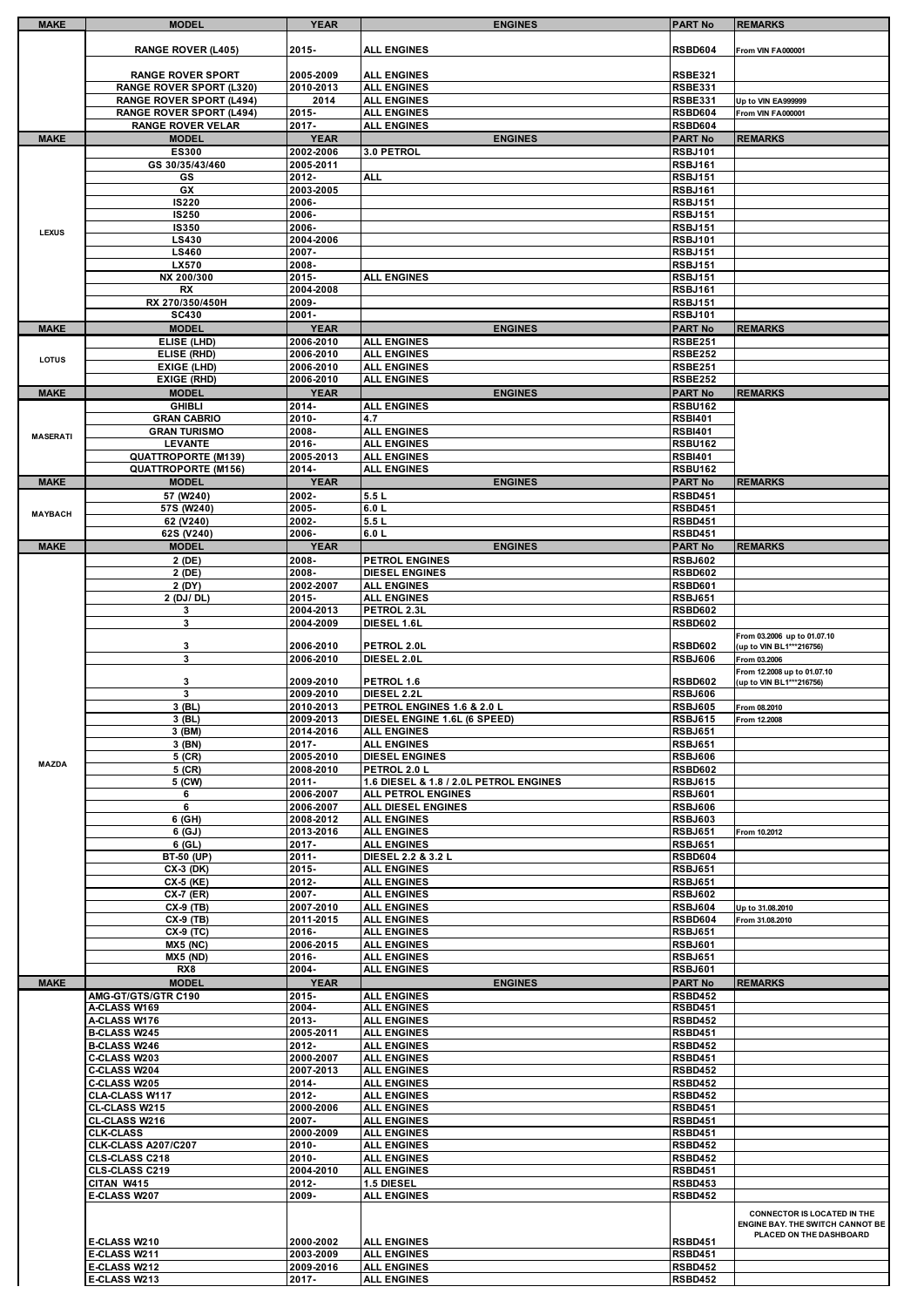| <b>MAKE</b>       | <b>MODEL</b>                           | <b>YEAR</b> | <b>ENGINES</b>                                                   | <b>PART No</b> | <b>REMARKS</b>                           |
|-------------------|----------------------------------------|-------------|------------------------------------------------------------------|----------------|------------------------------------------|
|                   | E-CLASS C238 / A238                    | 2017        | <b>ALL ENGINES</b>                                               | <b>RSBD452</b> |                                          |
|                   | <b>G-CLASS</b>                         | 2000-       | <b>ALL ENGINES</b>                                               | <b>RSBD451</b> |                                          |
| <b>MERCEDES</b>   | GLA -CLASS X156                        | 2014-       | <b>ALL ENGINES</b>                                               | <b>RSBD452</b> |                                          |
| <b>BENZ</b>       | GLC -CLASS X253                        | 2016-       | <b>ALL ENGINES</b>                                               | <b>RSBD452</b> |                                          |
|                   | GL-CLASS X164                          | 2007-2011   | <b>ALL ENGINES</b>                                               | <b>RSBD451</b> |                                          |
|                   |                                        | 2012-       | <b>ALL ENGINES</b>                                               | <b>RSBD452</b> |                                          |
|                   | <b>GL-CLASS X166</b><br>GLE-CLASS C292 |             |                                                                  |                |                                          |
|                   |                                        | 2015-       | <b>ALL ENGINES</b>                                               | <b>RSBD452</b> |                                          |
|                   | GLK-CLASS X204                         | 2009-       | <b>ALL ENGINES</b>                                               | <b>RSBD452</b> |                                          |
|                   | <b>GLS CLASS X166</b>                  | $2016 -$    | <b>ALL ENGINES</b>                                               | <b>RSBD452</b> |                                          |
|                   |                                        |             |                                                                  |                | <b>CONNECTOR IS LOCATED IN THE</b>       |
|                   |                                        |             |                                                                  |                | <b>ENGINE BAY. THE SWITCH CANNOT BE</b>  |
|                   | <b>M-CLASS W163</b>                    | 2000-2005   | <b>ALL ENGINES</b>                                               | <b>RSBD451</b> | PLACED ON THE DASHBOARD                  |
|                   | <b>M-CLASS W164</b>                    | 2006-       | <b>ALL ENGINES</b>                                               | <b>RSBD451</b> |                                          |
|                   | M-CLASS W166                           | 2012-       | <b>ALL ENGINES</b>                                               | <b>RSBD452</b> |                                          |
|                   | R-CLASS W251                           | 2005-       | <b>ALL ENGINES</b>                                               | <b>RSBD451</b> |                                          |
|                   | <b>S-CLASS COUPE C217</b>              | 2014-       | <b>ALL ENGINES</b>                                               | <b>RSBD452</b> |                                          |
|                   | <b>S-CLASS W220</b>                    | 1999-2005   | <b>ALL ENGINES</b>                                               | <b>RSBD451</b> |                                          |
|                   | S-CLASS W221                           | 2006-       | <b>ALL ENGINES</b>                                               | <b>RSBD451</b> |                                          |
|                   | S-CLASS W222                           | 2014-       | <b>ALL ENGINES</b>                                               | <b>RSBD452</b> |                                          |
|                   | <b>SL-CLASS R230</b>                   | 2001-2011   | <b>ALL ENGINES</b>                                               | <b>RSBD451</b> |                                          |
|                   | <b>SL-CLASS R231</b>                   | 2012-       | <b>ALL ENGINES</b>                                               | <b>RSBD452</b> |                                          |
|                   | SLK-CLASS R170                         | 2000-2004   | <b>ALL ENGINES</b>                                               | <b>RSBD451</b> |                                          |
|                   | SLK-CLASS R171                         | 2005-2010   | <b>ALL ENGINES</b>                                               | <b>RSBD451</b> |                                          |
|                   | SLK-CLASS R172                         | $2011 -$    | <b>ALL ENGINES</b>                                               | <b>RSBD452</b> |                                          |
|                   | SLR McLaren C199                       | 2003-2010   | 5.4 L V8                                                         | <b>RSBD451</b> |                                          |
|                   | <b>SLS-W197</b>                        | 2010-       | 6.2 V8                                                           | <b>RSBD452</b> |                                          |
|                   |                                        |             | 209/309/509/211/311/411/511/213/313/215/315/415/515-             |                |                                          |
|                   | SPRINTER NCV3/W906                     | 2006-       | 218/418/518/224/324/424/524                                      | <b>RSBD452</b> |                                          |
|                   | VITO/VIANO - W639                      | 2006-       | ALL ENGINES (From 05.01.2006/from chassis No 211160-)            | <b>RSBD452</b> |                                          |
|                   |                                        |             |                                                                  |                |                                          |
|                   | VITO/VIANO - W447                      | 2015-       | <b>ALL ENGINES</b>                                               | <b>RSBD452</b> |                                          |
| <b>MAKE</b>       | <b>MODEL</b>                           | <b>YEAR</b> | <b>ENGINES</b>                                                   | <b>PART No</b> | <b>REMARKS</b>                           |
|                   | <b>COOPER</b>                          | 2002-       | <b>ALL ENGINES</b>                                               | <b>RSBD401</b> |                                          |
| <b>MINI</b>       | <b>COOPER COUNTRYMAN</b>               | $2010 -$    | <b>ALL ENGINES</b>                                               | <b>RSBD401</b> |                                          |
|                   | ONE                                    | 2002-       | <b>ALL ENGINES</b>                                               | <b>RSBD401</b> |                                          |
| <b>MAKE</b>       | <b>MODEL</b>                           | <b>YEAR</b> | <b>ENGINES</b>                                                   | <b>PART No</b> | <b>REMARKS</b>                           |
|                   | <b>ASX</b>                             | 2009-       | <b>ALL ENGINES</b>                                               | <b>RSBJ801</b> |                                          |
|                   |                                        |             |                                                                  |                |                                          |
|                   | <b>ATTRAGE</b>                         | 2013-       | <b>ALL ENGINES</b>                                               | <b>RSBJ803</b> |                                          |
|                   | <b>CARISMA</b>                         | 1999-2003   | 1.9 DIESEL                                                       | <b>RSBS301</b> |                                          |
|                   | <b>COLT</b>                            | 2005-2008   | <b>ALL ENGINES</b>                                               | <b>RSBD251</b> |                                          |
|                   | <b>ECLIPSE CROSS</b>                   | 2018-       | <b>ALL ENGINES</b>                                               | <b>RSBJ801</b> |                                          |
|                   | <b>EVO X</b>                           | 2008-       | <b>ALL ENGINES</b>                                               | <b>RSBJ801</b> |                                          |
|                   | L <sub>200</sub>                       | 2005-       | TYPE: KA4T / KB4T (2.5L DIESEL)                                  | <b>RSBJ853</b> |                                          |
|                   | L200                                   | 2015-       | TYPE: KK1T / KK2T / KL1T / KL2T (4N15 / 2.4L DIESEL)             | <b>RSBJ201</b> |                                          |
|                   | <b>LANCER</b>                          | 2008-       | <b>ALL ENGINES</b>                                               | <b>RSBJ801</b> |                                          |
|                   | <b>MIRAGE</b>                          | 2012-       | <b>ALL ENGINES</b>                                               | <b>RSBJ803</b> |                                          |
|                   |                                        |             |                                                                  |                |                                          |
|                   |                                        |             |                                                                  |                |                                          |
| <b>MITSUBISHI</b> |                                        |             | TYPE: CU2W (TURBO ONLY) / CU5W                                   | <b>RSBJ851</b> | 8Pin connector located in the engine bay |
|                   | <b>OUTLANDER</b>                       | 2003-2008   |                                                                  |                |                                          |
|                   |                                        |             | TYPE:                                                            |                |                                          |
|                   |                                        |             | CW1W / CW4W / CW5W / CW6W / CW7W / CW8W / GF2W / GF3W / IRSBJ801 |                |                                          |
|                   | OUTLANDER                              | 2007-       | GF4W / GF6V / GF6W / GF7W                                        |                |                                          |
|                   |                                        |             | TYPE:                                                            |                |                                          |
|                   | <b>PAJERO</b>                          | 2000-2006   | V64W / V65W / V68W / V73W / V74W / V75W / V78W                   | <b>RSBJ852</b> | 8Pin connector                           |
|                   |                                        |             |                                                                  |                |                                          |
|                   |                                        |             | TYPE:                                                            |                |                                          |
|                   | <b>PAJERO / MONTERO</b>                | 2007-       | V87W / V88W /V93W/V97W/ V98W                                     | <b>RSBJ853</b> |                                          |
|                   | PAJERO / MONTERO SPORT                 | 2007-2015   | TYPE: KH4W / KH6W / KH8W / KH9W                                  | <b>RSBJ853</b> |                                          |
|                   | PAJERO / MONTERO SPORT                 | 2016-       | TYPE: KS1W (2.4 L DIESEL 4N15) & KS5W (3.0 L)                    | <b>RSBJ201</b> |                                          |
|                   | <b>SPACE STAR</b>                      | 2012-       | <b>ALL ENGINES</b>                                               | <b>RSBJ803</b> |                                          |
|                   | <b>TRITON</b>                          | 2005-       | TYPE: KA4T / KB4T                                                | <b>RSBJ853</b> |                                          |
| <b>MAKE</b>       | <b>MODEL</b>                           | <b>YEAR</b> | <b>ENGINES</b>                                                   | <b>PART No</b> | <b>REMARKS</b>                           |
|                   | 350Z                                   | 2002-       | <b>ALL ENGINES</b>                                               | <b>RSBJ351</b> |                                          |
|                   | 370Z                                   | 2009-       | <b>ALL ENGINES</b>                                               | <b>RSBJ371</b> |                                          |
|                   | <b>ALMERA</b>                          |             | -2005 ALL ENGINES                                                | <b>RSBD251</b> | RHD USE RSBD252                          |
|                   | <b>FRONTIER</b>                        | 2005-       | <b>ALL ENGINES</b>                                               | <b>RSBD251</b> |                                          |
|                   | GT-R (LHD)                             | 2008-       | 3.8L                                                             | <b>RSBJ361</b> | <b>LHD ONLY</b>                          |
|                   | <b>JUKE</b>                            | 2010-       | <b>ALL ENGINES</b>                                               | <b>RSBJ311</b> |                                          |
|                   | <b>MARCH</b>                           | 2007-       | <b>ALL ENGINES</b>                                               | <b>RSBJ311</b> |                                          |
|                   | <b>MAXIMA</b>                          | 2002-2003   | <b>ALL PETROL ENGINES</b>                                        | <b>RSBJ301</b> |                                          |
|                   |                                        |             |                                                                  |                |                                          |
|                   | MICRA (K12)                            | 2002-2010   | <b>ALL ENGINES</b>                                               | <b>RSBJ311</b> |                                          |
|                   | MICRA (K13)                            | 2010-2013   | <b>ALL ENGINES</b>                                               | <b>RSBJ311</b> |                                          |
|                   | MICRA (K14)                            | 2014-       | <b>ALL ENGINES</b>                                               | <b>RSBJ311</b> |                                          |
|                   | <b>MURANO</b>                          | 2009-2014   | <b>ALL ENGINES</b>                                               | <b>RSBJ311</b> |                                          |
|                   | NAVARA (Z51)                           | 2006-       | <b>ALL ENGINES</b>                                               | <b>RSBD251</b> | RHD USE RSBD252                          |
|                   | NAVARA NP300                           | 2015-       | <b>ALL ENGINES</b>                                               | <b>RSBD251</b> |                                          |
| <b>NISSAN</b>     | <b>NOTE (E11)</b>                      | 2006-2012   | <b>ALL ENGINES</b>                                               | <b>RSBJ311</b> |                                          |
|                   | <b>NOTE (E12)</b>                      | 2013-       | <b>ALL ENGINES</b>                                               | <b>RSBJ311</b> |                                          |
|                   | PATHFINDER (R51)                       | 2005-2012   | <b>ALL ENGINES</b>                                               | <b>RSBD251</b> | RHD USE RSBD252                          |
|                   | <b>PRARIE</b>                          | 2006-       | ALL PETROL ENGINES                                               | <b>RSBJ301</b> |                                          |
|                   | <b>PRIMASTAR</b>                       | 2002-       | <b>ALL ENGINES</b>                                               | <b>RSBF301</b> |                                          |
|                   | <b>PULSAR</b>                          | 2014-       | <b>ALL ENGINES</b>                                               | <b>RSBJ311</b> |                                          |
|                   | QASHQAI (J10)                          | 2007-2013   | <b>ALL ENGINES</b>                                               | <b>RSBF302</b> |                                          |
|                   | QASHQAI (J11)                          | 2014-       | <b>ALL ENGINES</b>                                               | <b>RSBF302</b> |                                          |
|                   | <b>ROGUE</b>                           | 2014-       | <b>ALL ENGINES</b>                                               | <b>RSBJ311</b> |                                          |
|                   | <b>SUNNY</b>                           | 2006-       | ALL PETROL ENGINES                                               | <b>RSBJ301</b> |                                          |
|                   | <b>TEANA</b>                           | 2004-2008   | <b>ALL ENGINES</b>                                               | <b>RSBJ311</b> |                                          |
|                   | <b>TIIDA</b>                           | 2007-       | <b>ALL ENGINES</b>                                               | <b>RSBJ311</b> |                                          |
|                   | <b>XTERRA</b>                          | 2006-       | <b>ALL ENGINES</b>                                               | <b>RSBD251</b> |                                          |
|                   | <b>XTRAIL</b>                          | 2006-2007   | ALL PETROL ENGINES                                               | <b>RSBJ301</b> |                                          |
|                   | <b>XTRAIL</b>                          | 2008-       | ALL PETROL ENGINES                                               | <b>RSBJ311</b> |                                          |
| <b>MAKE</b>       | <b>MODEL</b>                           | <b>YEAR</b> | <b>ENGINES</b>                                                   | <b>PART No</b> | <b>REMARKS</b>                           |
|                   | <b>ADAM (LHD)</b>                      | 2013-       | <b>ALL ENGINES</b>                                               | <b>RSBD251</b> |                                          |
|                   | <b>ADAM (RHD)</b>                      | 2013-       | <b>ALL ENGINES</b>                                               | <b>RSBD252</b> |                                          |
|                   | <b>AGILA</b>                           | $2008 -$    | <b>ALL ENGINES</b>                                               | <b>RSBJ201</b> |                                          |
|                   | <b>AGILA B (LHD)</b>                   | 2000-2007   | ALL ENGINES EXCLUDING 2.2L                                       | <b>RSBD251</b> |                                          |
|                   | <b>AGILA B (RHD)</b>                   | 2000-2007   | ALL ENGINES EXCLUDING 2.2L                                       | <b>RSBD252</b> |                                          |
|                   | <b>AMPERA (LHD)</b>                    | 2012-2016   | <b>ALL ENGINES</b>                                               | <b>RSBD251</b> |                                          |
|                   |                                        |             |                                                                  | <b>RSBD252</b> |                                          |
|                   | <b>AMPERA (RHD)</b>                    | 2012-2016   | <b>ALL ENGINES</b>                                               |                |                                          |
|                   | <b>AMPERA E</b>                        | 2017-       |                                                                  | <b>TBA</b>     |                                          |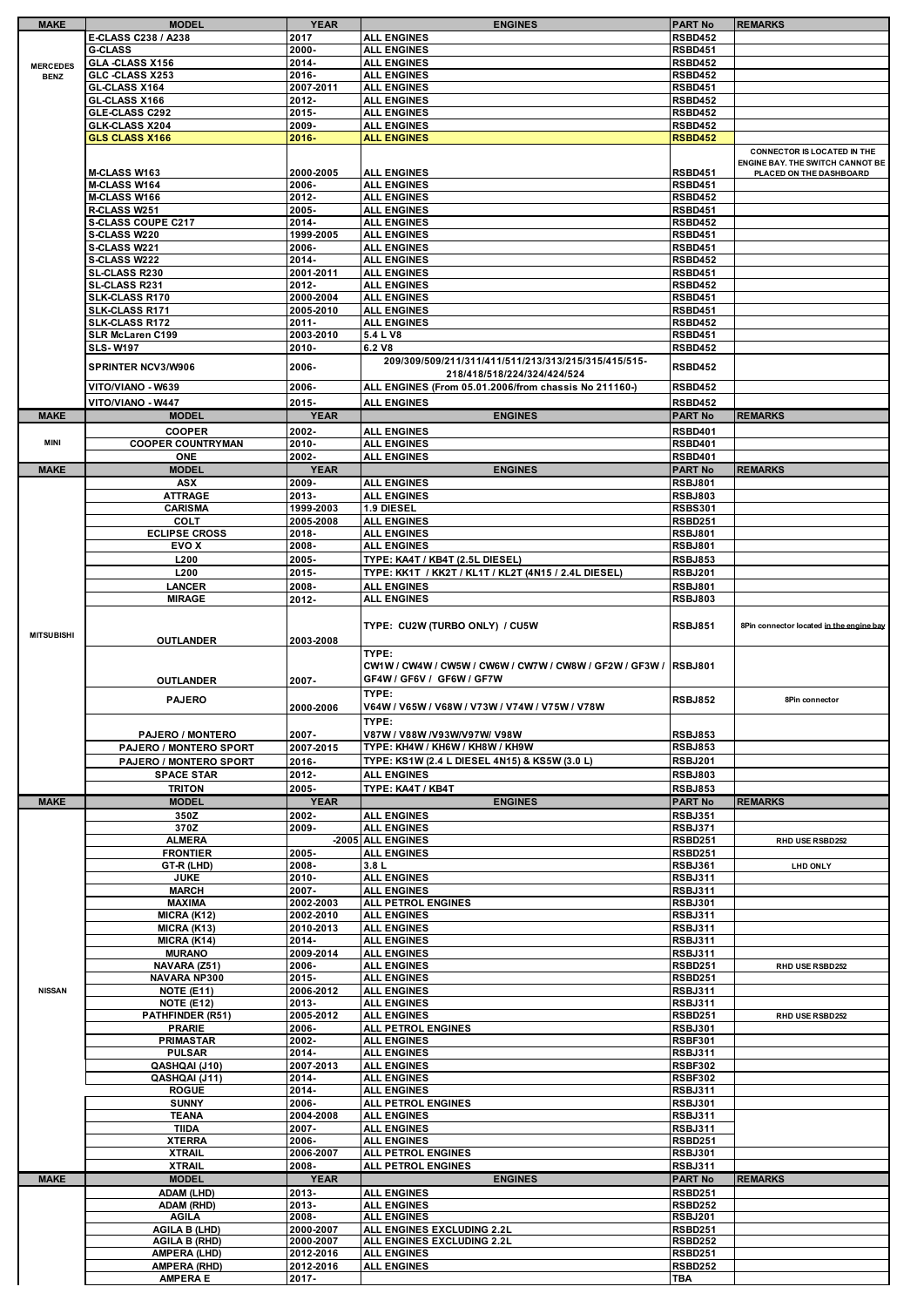|                 | <b>MODEL</b>                             | <b>YEAR</b>            | <b>ENGINES</b>                                           | <b>PART No</b>                        | <b>REMARKS</b>   |
|-----------------|------------------------------------------|------------------------|----------------------------------------------------------|---------------------------------------|------------------|
|                 | <b>ANTARA</b>                            | 2007-                  | <b>ALL ENGINES</b>                                       | <b>RSBD253</b>                        |                  |
|                 | <b>ASTRA (LHD)</b>                       | 2000-2015              | ALL ENGINES EXCLUDING 2.2L                               | <b>RSBD251</b>                        |                  |
|                 | <b>ASTRA (RHD)</b>                       | 2000-2015              | ALL ENGINES EXCLUDING 2.2L                               | $\overline{\text{R}}$ SBD252          |                  |
|                 | <b>ASTRAK</b>                            | 2016-                  | <b>ALL ENGINES</b>                                       | RSBD261                               |                  |
|                 | <b>CASCADA (LHD)</b>                     | 2013-                  | <b>ALL ENGINES</b>                                       | <b>RSBD251</b>                        |                  |
|                 | <b>CASCADA (RHD)</b>                     | 2013-<br>2000-         | <b>ALL ENGINES</b><br>ALL ENGINES EXCLUDING 2.2L         | <b>RSBD252</b><br><b>RSBD251</b>      |                  |
|                 | <b>CORSA (LHD)</b><br><b>CORSA (RHD)</b> | 2000-                  | ALL ENGINES EXCLUDING 2.2L                               | <b>RSBD252</b>                        |                  |
|                 | <b>CROSSLAND X</b>                       | 2017-                  | <b>ALL ENGINES</b>                                       | <b>RSBF351</b>                        |                  |
| OPEL            | <b>GRANDLAND X</b>                       | 2017-                  | <b>ALL ENGINES</b>                                       | <b>RSBF351</b>                        |                  |
| VAUXHALL        | GT                                       | 2007-                  | 2.0 <sub>L</sub>                                         | <b>RSBU501</b>                        |                  |
|                 | <b>INSIGNIA</b>                          | 2008-2016              | <b>ALL ENGINES</b>                                       | <b>RSBD251</b>                        |                  |
|                 | <b>INSIGNIA B</b>                        | 2017-                  | <b>ALL ENGINES</b>                                       | RSBD262                               |                  |
|                 | <b>MERIVA A (LHD)</b>                    | 2000-2009              | ALL ENGINES EXCLUDING 2.2L                               | <b>RSBD251</b>                        |                  |
|                 | <b>MERIVA A (RHD)</b>                    | 2000-2009              | ALL ENGINES EXCLUDING 2.2L                               | <b>RSBD252</b>                        |                  |
|                 | <b>MERIVA B</b>                          | 2010-                  | <b>ALL ENGINES</b>                                       | <b>RSBD254</b>                        |                  |
|                 | <b>MOKKA</b>                             | 2013-                  | <b>ALL ENGINES</b>                                       | <b>RSBD262</b>                        |                  |
|                 | <b>SIGNUM (LHD)</b>                      | 2003-2007              | ALL ENGINES EXCLUDING 2.2L                               | <b>RSBD251</b>                        |                  |
|                 | SIGNUM (RHD)                             | 2003-2007<br>2000-     | ALL ENGINES EXCLUDING 2.2L                               | <b>RSBD252</b>                        |                  |
|                 | <b>TIGRA (LHD)</b><br><b>TIGRA (RHD)</b> | 2000-                  | ALL ENGINES EXCLUDING 2.2L<br>ALL ENGINES EXCLUDING 2.2L | <b>RSBD251</b><br><b>RSBD252</b>      |                  |
|                 | <b>VECTRA (LHD)</b>                      | 2002-                  | ALL ENGINES EXCLUDING 2.2L                               | <b>RSBD251</b>                        |                  |
|                 | <b>VECTRA (RHD)</b>                      | 2002-                  | ALL ENGINES EXCLUDING 2.2L                               | <b>RSBD252</b>                        |                  |
|                 | <b>VIVARO A</b>                          | 2002-2014              | <b>ALL ENGINES</b>                                       | <b>RSBF301</b>                        |                  |
|                 | <b>VIVARO B</b>                          | 2015-                  | <b>ALL ENGINES</b>                                       | <b>RSBJ311</b>                        |                  |
|                 | ZAFIRA (LHD)                             | 2000-                  | ALL ENGINES EXCLUDING 2.2L                               | <b>RSBD251</b>                        |                  |
|                 | ZAFIRA (RHD)                             | 2000-                  | ALL ENGINES EXCLUDING 2.2L                               | <b>RSBD252</b>                        |                  |
| <b>MAKE</b>     | <b>MODEL</b>                             | <b>YEAR</b>            | <b>ENGINES</b>                                           | <b>PART No</b>                        | <b>REMARKS</b>   |
|                 | 107                                      | 2006-2007              | <b>ALL ENGINES</b>                                       | <b>RSBF331</b>                        |                  |
|                 | 107                                      | 2008-                  | <b>ALL ENGINES</b>                                       | <b>RSBF341</b>                        |                  |
|                 | 108 (LHD & RHD)                          | 2014-                  | 1.0 L Engine                                             | <b>RSBF341</b>                        |                  |
|                 | 108 (LHD)                                | 2014-                  | 1.2 L Engine                                             | <b>RSBF353</b>                        |                  |
|                 | 108 (RHD)<br>206                         | 2014-<br>2001-2002     | 1.2 L Engine<br><b>ALL ENGINES</b>                       | <b>RSBF351</b><br><b>DISCONTINUED</b> |                  |
|                 | 206                                      | 2003-2006              | <b>ALL ENGINES</b>                                       | <b>RSBF321</b>                        |                  |
|                 | 206                                      | 2007-2008              | <b>ALL ENGINES</b>                                       | <b>RSBF331</b>                        |                  |
|                 | $206+$                                   | 2009-                  | <b>ALL ENGINES</b>                                       | <b>RSBF351</b>                        |                  |
|                 | 207                                      | 2006-2008              | <b>ALL ENGINES</b>                                       | <b>RSBF331</b>                        |                  |
|                 | 207                                      | 2009-                  | <b>ALL ENGINES</b>                                       | <b>RSBF351</b>                        |                  |
|                 | 208                                      | 2012-                  | <b>ALL ENGINES</b>                                       | <b>RSBF351</b>                        |                  |
|                 | 2008<br>3008                             | 2013-<br>2010-         | <b>ALL ENGINES</b><br><b>ALL ENGINES</b>                 | <b>RSBF351</b><br><b>RSBF351</b>      |                  |
|                 | 301                                      | 2012-                  | <b>ALL ENGINES</b>                                       | <b>RSBF351</b>                        |                  |
|                 | 307                                      | 2003-2005              | <b>ALL ENGINES</b>                                       | <b>RSBF321</b>                        |                  |
|                 | 307                                      | 2006-2008              | <b>ALL ENGINES</b>                                       | <b>RSBF331</b>                        |                  |
|                 | 308                                      | 2007-2008              | <b>ALL ENGINES</b>                                       | <b>RSBF331</b>                        |                  |
|                 | 308                                      | 2009-2013              | <b>ALL ENGINES</b>                                       | <b>RSBF351</b>                        |                  |
| <b>PEUGEOT</b>  | 308 (T9)<br>3008                         | 2014-<br>2008-2015     | <b>ALL ENGINES</b><br><b>ALL ENGINES</b>                 | <b>RSBF351</b><br><b>RSBF351</b>      |                  |
|                 | 3008 (P84)                               | 2016-                  | <b>ALL ENGINES</b>                                       | <b>RSBF351</b>                        |                  |
|                 | 4007                                     | 2008-                  | <b>ALL ENGINES</b>                                       | <b>RSBJ801</b>                        |                  |
|                 | 4008                                     | 2012-                  | <b>ALL ENGINES</b>                                       | <b>RSBJ801</b>                        |                  |
|                 | 407                                      | 2004-2007              | <b>ALL ENGINES</b>                                       | <b>RSBF321</b>                        |                  |
|                 | 407                                      | 2008-<br>$2010 -$      | <b>ALL ENGINES</b>                                       | <b>RSBF351</b><br><b>RSBF351</b>      |                  |
|                 | 5008<br>508                              | $2011 -$               | <b>ALL ENGINES</b><br><b>ALL ENGINES</b>                 | <b>RSBF351</b>                        |                  |
|                 | 807                                      | 2006-2008              | <b>ALL ENGINES</b>                                       | <b>RSBF331</b>                        |                  |
|                 | <b>BIPPER</b>                            | 2007-                  | <b>ALL ENGINES</b>                                       | <b>RSBI501</b>                        |                  |
|                 |                                          |                        |                                                          |                                       |                  |
|                 | <b>BOXER</b>                             | 2007-2011              | <b>ALL ENGINES</b>                                       | <b>RSBI501</b>                        | Until 05.06.2011 |
|                 | <b>BOXER (LHD)</b>                       | 2012-                  | <b>ALL ENGINES</b>                                       | <b>RSBI253</b>                        | From 06.06.2011  |
|                 | <b>BOXER (RHD)</b>                       | 2012-                  | <b>ALL ENGINES</b>                                       | <b>RSBI252</b>                        | From 06.06.2011  |
|                 | <b>EXPERT</b>                            | 2007-2008              | <b>ALL ENGINES</b>                                       | <b>RSBF331</b>                        |                  |
|                 | <b>EXPERT</b>                            | 2009-                  | <b>ALL ENGINES</b>                                       | <b>RSBF351</b>                        |                  |
|                 | <b>PARNTER</b><br><b>PARNTER</b>         | 2006-2008<br>2009-     | <b>ALL ENGINES</b><br><b>ALL ENGINES</b>                 | <b>RSBF331</b><br><b>RSBF351</b>      |                  |
|                 | <b>RCZ</b>                               | 2010-                  | <b>ALL ENGINES</b>                                       | <b>RSBF351</b>                        |                  |
|                 | <b>TRAVELLER</b>                         | 2016-                  | <b>ALL ENGINES</b>                                       | <b>RSBF351</b>                        |                  |
| <b>MAKE</b>     | <b>MODEL</b>                             | <b>YEAR</b>            | <b>ENGINES</b>                                           | <b>PART No</b>                        | <b>REMARKS</b>   |
|                 | 911 CARRERA (991)                        | $2011 -$               | <b>ALL ENGINES</b>                                       | <b>RSBD165</b>                        |                  |
|                 | 911 CARRERA (996)                        | 2000-2005              | <b>ALL ENGINES</b>                                       | RSBD166                               |                  |
|                 | 911 CARRERA (997)                        | 2005-                  | <b>ALL ENGINES</b>                                       | <b>RSBD165</b>                        |                  |
|                 | 911 GT3 (gt3-2)<br>911 TURBO (996t)      | 2007-<br>2001-2005     | <b>ALL ENGINES</b><br><b>ALL ENGINES</b>                 | <b>RSBD165</b><br>RSBD166             |                  |
|                 | 911 TURBO (997t)                         | 2007-                  | <b>ALL ENGINES</b>                                       | <b>RSBD165</b>                        |                  |
|                 | <b>BOXTER (986)</b>                      | 2000-2004              | <b>ALL ENGINES</b>                                       | <b>RSBD166</b>                        |                  |
|                 | <b>BOXTER (987)</b>                      | 2005-                  | <b>ALL ENGINES</b>                                       | <b>RSBD165</b>                        |                  |
|                 | <b>BOXTER (981)</b>                      | 2012-2016              | <b>ALL ENGINES</b>                                       | RSBD165                               |                  |
| <b>PORSCHE</b>  | <b>BOXTER (718)</b>                      | 2017-                  | <b>ALL ENGINES</b>                                       | <b>RSBD165</b>                        |                  |
|                 | <b>CARRERA GT</b>                        | 2004-2006<br>$2011 -$  | <b>ALL ENGINES</b>                                       | RSBD166<br>RSBD162                    |                  |
|                 | <b>CAYENNE</b><br><b>CAYENNE</b>         | 2002-2010              | <b>ALL ENGINES</b><br><b>ALL PETROL ENGINES</b>          | <b>RSBD162</b>                        |                  |
|                 | CAYMAN (987c)                            | 2006-                  | <b>ALL ENGINES</b>                                       | <b>RSBD165</b>                        |                  |
|                 | <b>CAYMAN (981)</b>                      | 2012-                  | <b>ALL ENGINES</b>                                       | <b>RSBD165</b>                        |                  |
|                 | <b>CAYMAN (718)</b>                      | 2017-                  | <b>ALL ENGINES</b>                                       | <b>RSBD165</b>                        |                  |
|                 | <b>MACAN</b>                             | 2014-                  | <b>ALL ENGINES</b>                                       | <b>RSBD165</b>                        |                  |
|                 | PANAMERA (970)                           | 2009-2016<br>2009-2016 | ALL ENGINES EXCLUDING HYBRID<br><b>HYBRID</b>            | <b>RSBD165</b><br>N/A                 |                  |
|                 | PANAMERA (970)<br>PANAMERA (971)         | 2017-                  | <b>ALL ENGINES</b>                                       | <b>RSBD165</b>                        |                  |
| <b>MAKE</b>     | <b>MODEL</b>                             | <b>YEAR</b>            | <b>ENGINES</b>                                           | <b>PART No</b>                        | <b>REMARKS</b>   |
|                 | <b>CAPTUR</b>                            | 2013-                  | <b>ALL ENGINES</b>                                       | <b>RSBJ311</b>                        |                  |
|                 | <b>CLIO II</b>                           |                        | -2005 ALL ENGINES                                        | <b>RSBF301</b>                        |                  |
|                 | <b>CLIO III</b>                          | 2006-2012              | <b>ALL PETROL</b>                                        | <b>RSBF302</b>                        |                  |
|                 | <b>CLIO IV</b><br><b>ESPACE IV</b>       | 2012-<br>2004-2014     | <b>ALL ENGINES</b><br><b>ALL ENGINES</b>                 | <b>RSBJ311</b><br><b>RSBF301</b>      |                  |
|                 | <b>ESPACE V</b>                          | 2015-                  | <b>ALL ENGINES</b>                                       | TBA                                   |                  |
|                 | <b>FLUENCE</b>                           | 2009-                  | <b>ALL ENGINES</b>                                       | <b>RSBJ311</b>                        |                  |
|                 | <b>KADJAR</b>                            | 2015-                  | <b>ALL ENGINES</b>                                       | <b>RSBF302</b>                        |                  |
|                 | <b>KANGOO</b>                            | 2008-                  | <b>AL ENGINES</b>                                        | <b>RSBF303</b>                        |                  |
| <b>RENAILLT</b> | <b>LAGUNA II</b><br><b>LAGUNA III</b>    | 2008-                  | -2007 ALL ENGINES<br><b>ALL ENGINES</b>                  | <b>RSBF301</b><br><b>RSBF304</b>      |                  |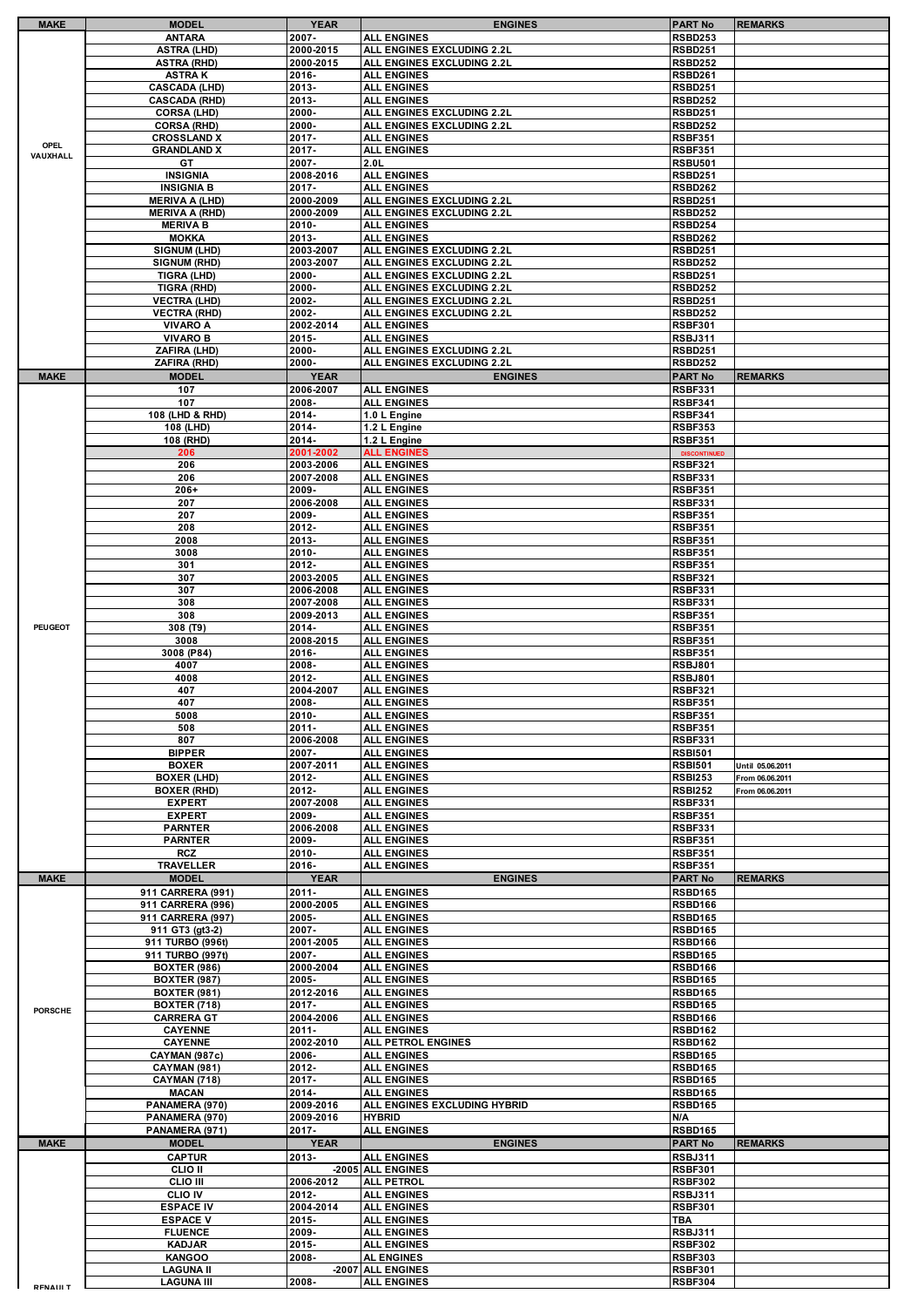| <b>MAKE</b>      | <b>MODEL</b>                     | <b>YEAR</b>             | <b>ENGINES</b>                           | <b>PART No</b>                   | <b>REMARKS</b>              |
|------------------|----------------------------------|-------------------------|------------------------------------------|----------------------------------|-----------------------------|
|                  | <b>LATITUDE</b>                  | $2010 -$                | <b>ALL ENGINES</b>                       | <b>RSBF304</b>                   |                             |
|                  | <b>MEGANE II</b>                 |                         | -2008 ALL PETROL ENGINES                 | <b>RSBF302</b>                   |                             |
|                  | <b>MEGANE III</b>                | 2009-2016               | <b>ALL ENGINES</b>                       | <b>RSBF303</b>                   |                             |
|                  | <b>MEGANE IV</b>                 | 2017-                   | <b>ALL ENGINES</b>                       | <b>RSBF303</b>                   |                             |
|                  | <b>SCENIC II</b>                 |                         | -2009 ALL PETROL ENGINES                 | <b>RSBF302</b>                   |                             |
|                  | <b>SCENIC III</b>                | 2010-                   | <b>ALL ENGINES</b>                       | <b>RSBJ311</b>                   |                             |
|                  | <b>TALISMAN</b>                  | 2016-                   | <b>ALL ENGINES</b>                       | <b>RSBF303</b>                   |                             |
|                  | <b>TRAFIC II</b>                 | 2002-2014               |                                          | <b>RSBF301</b>                   |                             |
|                  | <b>TRAFIC III</b>                | 2015-                   |                                          | <b>RSBJ311</b>                   |                             |
|                  | <b>TWINGO II</b>                 | 2007-2014               | <b>ALL ENGINES</b>                       | <b>RSBF305</b>                   |                             |
|                  | <b>TWINGO III</b>                | 2014-                   | <b>ALL ENGINES</b>                       | <b>RSBF302</b>                   |                             |
| <b>MAKE</b>      | <b>MODEL</b>                     | <b>YEAR</b>             | <b>ENGINES</b>                           | <b>PART No</b>                   | <b>REMARKS</b>              |
|                  |                                  |                         |                                          |                                  |                             |
|                  |                                  |                         |                                          |                                  |                             |
| <b>SSANGYONG</b> |                                  |                         |                                          |                                  |                             |
|                  | <b>ACTYON</b>                    | 2006-                   | <b>ALL ENGINES</b>                       | <b>RSBK502</b>                   |                             |
|                  |                                  |                         |                                          |                                  |                             |
| <b>MAKE</b>      | <b>MODEL</b>                     | <b>YEAR</b>             | <b>ENGINES</b>                           | <b>PART No</b>                   | <b>REMARKS</b>              |
|                  | <b>ALHAMBRA</b>                  |                         | -2010 ALL PETROL ENGINES                 | <b>RSBD151</b>                   |                             |
|                  |                                  |                         |                                          |                                  |                             |
|                  | <b>ALHAMBRA</b>                  |                         | -2010 ALL DIESEL ENGINES                 | <b>RSBD152</b>                   |                             |
|                  | <b>ALHAMBRA</b><br><b>ALTEA</b>  | 2011-<br>2004-          | <b>ALL ENGINES</b><br><b>ALL ENGINES</b> | <b>RSBD202</b><br><b>RSBD202</b> |                             |
|                  | <b>ARONA FR</b>                  | 2018-                   | <b>ALL ENGINES</b>                       | <b>RSBD202</b>                   |                             |
|                  | <b>ATECA</b>                     | 2016-                   | <b>ALL ENGINES</b>                       | <b>RSBD202</b>                   |                             |
|                  | <b>CORDOBA (6K)</b>              | 1999-2002               | <b>ALL PETROL ENGINES</b>                | <b>DISCONTINUED</b>              |                             |
|                  | CORDOBA (6L)                     | 2002-                   | ALL PETROL ENGINES                       | <b>RSBD151</b>                   |                             |
|                  | CORDOBA (6L)                     | 2002-                   | ALL DIESEL ENGINES                       | <b>RSBD152</b>                   |                             |
|                  | <b>EXEO/ST</b>                   | 2009-                   | <b>ALL ENGINES</b>                       | <b>RSBD151</b>                   |                             |
|                  | IBIZA (6K)                       | 1999-2002               | <b>ALL PETROL ENGINES</b>                | <b>DISCONTINUED</b>              |                             |
|                  | IBIZA (6L)                       | 2002-2008               | <b>ALL PETROL ENGINES</b>                | <b>RSBD151</b>                   |                             |
| <b>SEAT</b>      | IBIZA (6L)                       | 2002-2008               | <b>ALL DIESEL ENGINES</b>                | <b>RSBD152</b>                   |                             |
|                  | IBIZA (6J)                       | 2008-2015               | ALL ENGINES                              | <b>RSBD151</b>                   |                             |
|                  | IBIZA (6J)                       | 2016-                   | ALL ENGINES                              | <b>RSBD202</b>                   |                             |
|                  | LEON (1M)                        | 1999-2005               | ALL PETROL ENGINES                       | <b>RSBD151</b>                   |                             |
|                  | LEON (1M)                        | 1999-2005               | <b>ALL DIESEL ENGINES</b>                | <b>RSBD152</b>                   |                             |
|                  | LEON (1P)                        | 2005-2012               | <b>ALL ENGINES</b>                       | <b>RSBD202</b>                   |                             |
|                  | LEON (5F)                        | 2013-                   | <b>ALL ENGINES</b>                       | <b>RSBD202</b>                   |                             |
|                  | Mii                              | 2012-                   | <b>ALL ENGINES</b>                       | <b>RSBD202</b>                   |                             |
|                  | TOLEDO (1M)                      | 1999-2005               | <b>ALL PETROL ENGINES</b>                | <b>RSBD151</b>                   |                             |
|                  | TOLEDO (1M)                      | 1999-2005               | ALL DIESEL ENGINES                       | <b>RSBD152</b>                   |                             |
|                  | TOLEDO (5P)                      | 2005-2009               | <b>ALL ENGINES</b>                       | <b>RSBD202</b>                   |                             |
|                  | <b>TOLEDO (NH)</b>               | 2013-2015               | <b>ALL ENGINES</b>                       | <b>RSBD151</b>                   |                             |
|                  | <b>TOLEDO (NH)</b>               | 2016-                   | <b>ALL ENGINES</b>                       | <b>RSBD202</b>                   |                             |
| <b>MAKE</b>      | <b>MODEL</b>                     | <b>YEAR</b>             | <b>ENGINES</b>                           | <b>PART No</b>                   | <b>REMARKS</b>              |
|                  | <b>CITIGO</b>                    | 2012-                   | <b>ALL ENGINES</b>                       | <b>RSBD202</b>                   |                             |
|                  | <b>FABIA</b>                     | 2000-2010               | <b>ALL PETROL ENGINES</b>                | <b>RSBD151</b>                   |                             |
|                  | <b>FABIA</b>                     | 2000-2010               | <b>ALL DIESEL ENGINES</b>                | <b>RSBD152</b>                   |                             |
|                  | <b>FABIA 5J</b>                  | 2011-2014               | <b>ALL ENGINES</b>                       | <b>RSBD151</b>                   |                             |
|                  | <b>FABIA NJ</b><br><b>KODIAQ</b> | 2015-                   | <b>ALL ENGINES</b>                       | <b>RSBD202</b>                   | From VIN TMBZZZNJZFZ000001- |
|                  |                                  | 2017-                   | <b>ALL ENGINES</b>                       | <b>RSBD202</b>                   |                             |
|                  | OCTAVIA (1U)<br>OCTAVIA (1U)     | 2000-<br>2000-          | ALL PETROL ENGINES<br>ALL DIESEL ENGINES | <b>RSBD151</b><br><b>RSBD152</b> |                             |
| <b>SKODA</b>     | <b>OCTAVIA (1Z)</b>              | 2005-2012               | <b>ALL ENGINES</b>                       | <b>RSBD202</b>                   |                             |
|                  | <b>OCTAVIA (5E)</b>              | 2013-                   | <b>ALL ENGINES</b>                       | <b>RSBD202</b>                   |                             |
|                  | <b>RAPID</b>                     | 2013                    | <b>ALL ENGINES</b>                       | <b>RSBD151</b>                   |                             |
|                  | <b>RAPID</b>                     | 2014-                   | <b>ALL ENGINES</b>                       | RSBD204                          |                             |
|                  | SUPERB (3T)                      | 2008-                   | <b>ALL ENGINES</b>                       | <b>RSBD202</b>                   |                             |
|                  | SUPERB (3U)                      |                         | -2008 ALL PETROL ENGINES                 | <b>RSBD151</b>                   |                             |
|                  | SUPERB (3U)                      |                         | -2008 ALL DIESEL ENGINES                 | <b>RSBD152</b>                   |                             |
|                  | <b>YETI</b>                      | $2010 -$                | <b>ALL ENGINES</b>                       | <b>RSBD202</b>                   |                             |
| <b>MAKE</b>      | <b>MODEL</b>                     | <b>YEAR</b>             | <b>ENGINES</b>                           | <b>PART No</b>                   | <b>REMARKS</b>              |
|                  | <b>FORFOUR</b>                   |                         | -2007 ALL PETROL ENGINES                 | <b>RSBD251</b>                   |                             |
|                  | <b>FORFOUR</b>                   | 2015-                   | <b>ALL ENGINES</b>                       | <b>RSBD453</b>                   |                             |
|                  | <b>FORTWO (450)</b>              |                         | -2007 ALL PETROL ENGINES                 | <b>RSBD480</b>                   |                             |
| <b>SMART</b>     | <b>FORTWO (451)</b>              | 2007-                   | <b>ALL ENGINES</b>                       | <b>RSBD452</b>                   |                             |
|                  | <b>FORTWO (453)</b>              | 2015-                   | <b>ALL ENGINES</b>                       | <b>RSBD453</b>                   |                             |
|                  |                                  |                         |                                          |                                  |                             |
| <b>MAKE</b>      |                                  |                         |                                          |                                  |                             |
|                  | <b>ROADSTER</b>                  |                         | -2007 ALL PETROL ENGINES                 | <b>RSBD480</b>                   |                             |
|                  | <b>MODEL</b>                     | <b>YEAR</b>             | <b>ENGINES</b>                           | <b>PART No</b>                   | <b>REMARKS</b>              |
| <b>SAAB</b>      | $9 - 3$                          | 2005-                   | 1.8L - 1.9L-2.0L                         | <b>RSBD251</b>                   |                             |
| <b>MAKE</b>      | <b>MODEL</b>                     | <b>YEAR</b>             | <b>ENGINES</b>                           | <b>PART No</b>                   | <b>REMARKS</b>              |
|                  | <b>BRZ</b>                       | 2012-                   | 2.0 L                                    | <b>RSBJ552</b>                   |                             |
|                  | <b>FORESTER</b>                  | 2006-                   | <b>ALL ENGINES</b>                       | <b>RSBJ551</b>                   |                             |
|                  | <b>IMPREZA</b>                   | 2006-                   | <b>ALL ENGINES</b>                       | <b>RSBJ551</b>                   |                             |
|                  | <b>LEGACY</b>                    | 2004-2007               | <b>ALL ENGINES</b>                       | <b>RSBJ501</b>                   |                             |
| <b>SUBARU</b>    | <b>LEGACY</b>                    | 2008-                   | <b>ALL ENGINES</b>                       | <b>RSBJ551</b>                   |                             |
|                  | <b>LEVORG</b>                    | 2015-                   | <b>ALL ENGINES</b>                       | <b>RSBJ551</b>                   |                             |
|                  | <b>OUTBACK</b>                   | 2004-2007               | <b>ALL ENGINES</b>                       | <b>RSBJ501</b>                   |                             |
|                  | <b>OUTBACK</b>                   | 2008-                   | <b>ALL ENGINES</b>                       | <b>RSBJ551</b>                   |                             |
|                  | R1/R2<br>XV / CROSSTREK          | 2006-<br>$2011 -$       | <b>PETROL</b><br><b>ALL ENGINES</b>      | <b>RSBJ161</b><br><b>RSBJ551</b> |                             |
| <b>MAKE</b>      | <b>MODEL</b>                     | <b>YEAR</b>             | <b>ENGINES</b>                           | <b>PART No</b>                   | <b>REMARKS</b>              |
|                  | <b>BALENO</b>                    | $2015 -$                | <b>ALL ENGINES</b>                       | <b>RSBK651</b>                   |                             |
|                  | <b>GRAN VITARA</b>               | 2006-2014               | <b>ALL ENGINES</b>                       | <b>RSBJ201</b>                   |                             |
|                  | <b>KIZASHI</b>                   | 2010-                   | 2.4L                                     | <b>RSBJ853</b>                   |                             |
|                  | <b>SPLASH</b>                    | 2008-                   | <b>ALL ENGINES</b>                       | <b>RSBJ201</b>                   |                             |
|                  | <b>SWIFT</b>                     | 2008-04.2017            | 1.2 / 1.3 / 1.5                          | <b>RSBJ201</b>                   |                             |
| <b>SUZUKI</b>    | <b>SWIFT SPORT</b>               | 2006-2011               | 1.6 PETROL                               | <b>RSBJ161</b>                   |                             |
|                  | <b>SWIFT SPORT</b>               | 2012-04.2017 1.6 PETROL |                                          | <b>RSBJ201</b>                   |                             |
|                  | <b>SWIFT</b>                     | 05.2017-                | <b>ALL ENGINES</b>                       | <b>RSBK651</b>                   |                             |
|                  | SX4                              | 2006-                   | <b>ALL ENGINES</b>                       | <b>RSBJ201</b>                   |                             |
|                  | <b>VITARA</b>                    | 2015-                   | <b>ALL ENGINES</b>                       | <b>RSBJ201</b>                   |                             |
| <b>MAKE</b>      | <b>MODEL</b>                     | <b>YEAR</b>             | <b>ENGINES</b>                           | <b>PART No</b>                   | <b>REMARKS</b>              |
|                  | <b>AURIS</b>                     | 2006-                   | <b>ALL PETROL ENGINES</b>                | <b>RSBJ151</b>                   |                             |
|                  | <b>AVENSIS</b>                   | 2003-2008               | <b>ALL ENGINES</b>                       | <b>RSBJ101</b>                   |                             |
|                  | <b>AVENSIS</b>                   | 2009-                   | <b>ALL ENGINES</b>                       | <b>RSBJ151</b>                   |                             |
|                  | <b>AXIOS</b><br><b>AYGO</b>      | 2006-<br>2006-          | ALL PETROL ENGINES<br>1.0 L              | <b>RSBJ151</b><br>RSBF341        |                             |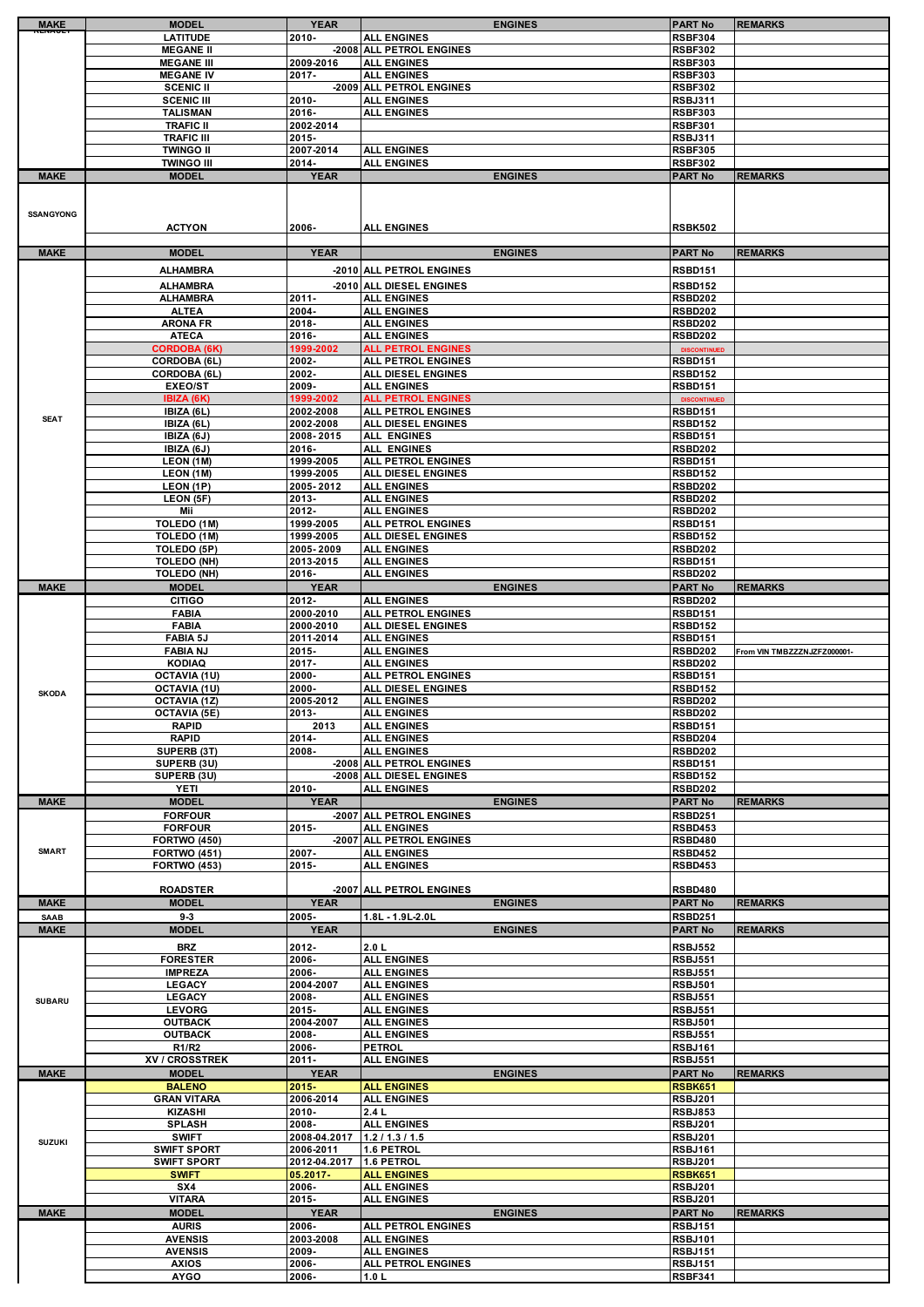|               | <b>MODEL</b>         | YEAR               | <b>ENGINES</b>                                | <b>PART No</b>                   | <b>REMARKS</b>                 |
|---------------|----------------------|--------------------|-----------------------------------------------|----------------------------------|--------------------------------|
|               | <b>AYGO</b>          | 2008-2010          | 1.4 L Diesel                                  | <b>RSBF321</b>                   |                                |
|               | AYGO (LHD)           | 2014-              | 1.2 L Engine                                  | <b>RSBF353</b>                   |                                |
|               | AYGO (RHD)           | 2014-              | 1.2 L Engine                                  | <b>RSBF351</b>                   |                                |
|               |                      |                    |                                               |                                  |                                |
|               | <b>BELTA</b>         | 2006-              | <b>ALL PETROL ENGINES</b>                     | <b>RSBJ151</b>                   |                                |
|               | <b>BLADE</b>         | 2006-              | ALL PETROL ENGINES                            | <b>RSBJ151</b>                   |                                |
|               | <b>CAMRY</b>         | 2002-2005          | 2.0L-2.2L                                     | <b>RSBJ101</b>                   |                                |
|               | <b>CAMRY</b>         | 2006-              | <b>ALL PETROL ENGINES</b>                     | <b>RSBJ151</b>                   |                                |
|               | C-HR                 | 2017-              | <b>ALL ENGINES</b>                            | <b>RSBJ151</b>                   |                                |
|               | <b>COROLLA</b>       | 2005-2007          | <b>ALL ENGINES</b>                            | <b>RSBJ101</b>                   |                                |
|               |                      |                    |                                               |                                  |                                |
|               | <b>COROLLA</b>       | 2008-              | <b>ALL ENGINES</b>                            | <b>RSBJ151</b>                   |                                |
|               | <b>COROLLA VERSO</b> | 2005-2008          | <b>ALL ENGINES</b>                            | <b>RSBJ101</b>                   |                                |
|               | <b>COROLLA VERSO</b> | 2009-              | <b>ALL ENGINES</b>                            | <b>RSBJ151</b>                   |                                |
|               | <b>ESTIMA</b>        | 2006-              | ALL PETROL ENGINES                            | <b>RSBJ151</b>                   |                                |
|               | <b>FIELDER</b>       | 2006-              | ALL PETROL ENGINES                            | <b>RSBJ151</b>                   |                                |
| <b>TOYOTA</b> | <b>FORTUNER</b>      | 2006-              | <b>ALL PETROL ENGINES</b>                     | <b>RSBJ161</b>                   |                                |
|               | GT86                 | 2012-              | 2.0 L                                         | <b>RSBJ552</b>                   |                                |
|               | <b>HILUX</b>         | 2006-2015          | <b>ALL ENGINES</b>                            | <b>RSBJ161</b>                   |                                |
|               |                      |                    |                                               |                                  |                                |
|               | <b>HILUX</b>         | 2016-              | <b>ALL ENGINES</b>                            | <b>RSBJ151</b>                   |                                |
|               | <b>INNOVA</b>        | 2006-              | <b>ALL ENGINES</b>                            | <b>RSBJ161</b>                   |                                |
|               | IQ                   | 2008-              | <b>ALL ENGINES</b>                            | <b>RSBJ151</b>                   |                                |
|               | <b>LAND CRUISER</b>  | 2008-              | <b>ALL ENGINES</b>                            | <b>RSBJ152</b>                   |                                |
|               | <b>MARK X</b>        | 2006-2009          | <b>ALL ENGINES</b>                            | <b>RSBJ161</b>                   |                                |
|               | <b>PICNIC</b>        | 2006-              | <b>ALL PETROL ENGINES</b>                     | <b>RSBJ101</b>                   |                                |
|               | <b>PRADO</b>         | 2005-2009          | <b>ALL ENGINES</b>                            | <b>RSBJ161</b>                   |                                |
|               | PRIUS C              | $2012 -$           | <b>ALL ENGINES</b>                            | <b>RSBJ151</b>                   |                                |
|               |                      |                    |                                               |                                  |                                |
|               | RAV <sub>4</sub>     |                    | -2004 2.0L PETROL                             | <b>RSBJ101</b>                   |                                |
|               | RAV <sub>4</sub>     | 2005-              | ALL ENGINES                                   | <b>RSBJ151</b>                   |                                |
|               | <b>URBAN CRUISER</b> | 2009-              | <b>ALL ENGINES</b>                            | <b>RSBJ151</b>                   |                                |
|               | <b>VERSO</b>         | 2009-              | <b>ALL ENGINES</b>                            | <b>RSBJ151</b>                   |                                |
|               | <b>VIOS</b>          | 2006-              | <b>ALL PETROL ENGINES</b>                     | <b>RSBJ151</b>                   |                                |
|               | <b>WISH</b>          | 2006-2009          | 1.8L PETROL                                   | <b>RSBJ101</b>                   |                                |
|               | <b>WISH</b>          | 2010-              | <b>ALL ENGINES</b>                            | <b>RSBJ151</b>                   |                                |
|               | <b>YARIS</b>         | 2006-              | <b>ALL ENGINES</b>                            | <b>RSBJ151</b>                   |                                |
|               |                      |                    |                                               |                                  |                                |
| <b>MAKE</b>   | <b>MODEL</b>         | <b>YEAR</b>        | <b>ENGINES</b>                                | <b>PART No</b>                   | <b>REMARKS</b>                 |
|               | C30                  | 2006-              | <b>ALL ENGINES</b>                            | <b>RSBD602</b>                   |                                |
|               | C70                  | 1999-2005          | <b>ALL ENGINES</b>                            | <b>RSBS503</b>                   |                                |
|               | C70                  | 2006-              | <b>ALL ENGINES</b>                            | <b>RSBD602</b>                   |                                |
|               | <b>S40</b>           | 2004-              | <b>ALL ENGINES</b>                            | <b>RSBD602</b>                   |                                |
|               | <b>S40/V40</b>       | 1999-2003          | 1.9 DIESEL                                    | <b>RSBS301</b>                   |                                |
|               | <b>S60</b>           | 2001-2006          | <b>ALL ENGINES</b>                            | <b>RSBS503</b>                   |                                |
|               |                      |                    |                                               |                                  |                                |
|               | <b>S60</b>           | 2007-              | <b>ALL ENGINES</b>                            | <b>RSBS602</b>                   |                                |
|               | <b>S80</b>           | 2000-2006          | <b>ALL ENGINES</b>                            | <b>RSBS503</b>                   |                                |
|               | <b>S80</b>           | 2007-              | <b>ALL ENGINES</b>                            | <b>RSBS602</b>                   |                                |
|               | <b>S90</b>           | 2017-              | <b>ALL ENGINES</b>                            | <b>RSBJ605</b>                   |                                |
| <b>VOLVO</b>  | V40 / CROSS COUNTRY  | 2013-              | <b>ALL ENGINES</b>                            | <b>RSBJ605</b>                   |                                |
|               | <b>V50</b>           | 2004-              | <b>ALL ENGINES</b>                            | <b>RSBD602</b>                   |                                |
|               | V60                  | $2011 -$           | <b>ALL ENGINES</b>                            | <b>RSBS602</b>                   |                                |
|               | <b>V70</b>           | 2000-2006          | <b>ALL ENGINES</b>                            | <b>RSBS503</b>                   |                                |
|               | <b>V70</b>           | 2007-              | <b>ALL ENGINES</b>                            | <b>RSBS602</b>                   |                                |
|               | V90                  | 2017-              | <b>ALL ENGINES</b>                            | <b>RSBJ605</b>                   |                                |
|               | <b>XC60</b>          | 2008-              | <b>ALL ENGINES</b>                            | <b>RSBS602</b>                   |                                |
|               |                      |                    |                                               |                                  |                                |
|               |                      |                    |                                               |                                  |                                |
|               | <b>XC70</b>          | 2000-2006          | <b>ALL ENGINES</b>                            | <b>RSBS503</b>                   |                                |
|               | <b>XC70</b>          | 2007-              | <b>ALL ENGINES</b>                            | <b>RSBS602</b>                   |                                |
|               | <b>XC90</b>          | 2000-2006          | <b>ALL ENGINES</b>                            | <b>RSBS503</b>                   |                                |
|               | <b>XC90</b>          | 2007-2015          | <b>ALL ENGINES</b>                            | <b>RSBS602</b>                   |                                |
|               | <b>XC90</b>          | 2016-              | <b>ALL ENGINES</b>                            | <b>RSBJ605</b>                   |                                |
| <b>MAKE</b>   | <b>MODEL</b>         | <b>YEAR</b>        | <b>ENGINES</b>                                | <b>PART No</b>                   | <b>REMARKS</b>                 |
|               |                      |                    |                                               |                                  |                                |
|               | <b>AMAROK</b>        | 2010-              | <b>ALL ENGINES</b>                            | <b>RSBD151</b>                   |                                |
|               | <b>AMEO</b>          | $2017 -$           | <b>ALL ENGINES</b>                            | <b>RSBD151</b>                   |                                |
|               |                      |                    |                                               |                                  |                                |
|               | <b>ARTEON</b>        | 2017-              | <b>ALL ENGINES</b>                            | <b>RSBD202</b>                   |                                |
|               | <b>BEETLE</b>        | 2000-2010          | <b>ALL PETROL ENGINES</b>                     | <b>RSBD151</b>                   |                                |
|               | <b>BEETLE</b>        | 2000-2010          | <b>ALL DIESEL ENGINES</b>                     | <b>RSBD152</b>                   |                                |
|               | <b>BEETLE</b>        | 2012-              | <b>ALL ENGINES</b>                            | <b>RSBD202</b>                   |                                |
|               | <b>BORA</b>          |                    | -2005 ALL PETROL ENGINES                      | <b>RSBD151</b>                   |                                |
|               | <b>BORA</b>          |                    | -2005 ALL DIESEL ENGINES                      | <b>RSBD152</b>                   |                                |
|               | cc                   | 2012-              | <b>ALL ENGINES</b>                            | <b>RSBD202</b>                   |                                |
|               | <b>CADDY</b>         | 2004-              | <b>ALL ENGINES</b>                            | <b>RSBD202</b>                   |                                |
|               | <b>CRAFTER</b>       | 2006-              | <b>ALL ENGINES</b>                            | <b>RSBD452</b>                   |                                |
|               | EOS                  | 2006               | <b>ALL ENGINES</b>                            | <b>RSBD202</b>                   |                                |
|               | FOX (EU)             | 2005-              | <b>ALL ENGINES</b>                            | <b>RSBD151</b>                   |                                |
|               | <b>GOLF IV</b>       |                    | -2004 ALL PETROL ENGINES                      | <b>RSBD151</b>                   |                                |
|               | <b>GOLF IV</b>       |                    | -2004 ALL DIESEL ENGINES                      | <b>RSBD152</b>                   |                                |
|               | <b>GOLF V</b>        | 2004-2008          | <b>ALL ENGINES</b>                            | <b>RSBD202</b>                   |                                |
|               |                      |                    |                                               |                                  |                                |
|               | <b>GOLF VI</b>       | 2008-              | <b>ALL ENGINES</b>                            | <b>RSBD202</b>                   |                                |
|               | <b>GOLF VII</b>      | 2012-              | <b>ALL ENGINES</b>                            | <b>RSBD202</b>                   |                                |
|               | JETTA                | 2005-              | <b>ALL ENGINES</b>                            | <b>RSBD202</b>                   |                                |
|               | <b>LUPO</b>          |                    | -2006 ALL PETROL ENGINES                      | <b>RSBD151</b>                   |                                |
|               | LUPO                 |                    | -2006 ALL DIESEL ENGINES                      | <b>RSBD152</b>                   |                                |
|               | <b>PASSAT</b>        |                    | -2005 ALL PETROL ENGINES                      | <b>RSBD151</b>                   |                                |
|               | PASSAT               |                    | -2005 ALL DIESEL ENGINES                      | <b>RSBD152</b>                   |                                |
| W             | <b>PASSAT</b>        | 2006-2015          | <b>ALL ENGINES</b>                            | <b>RSBD202</b>                   |                                |
|               | <b>PASSAT</b>        | 2016-              | <b>ALL ENGINES</b>                            | <b>RSBD202</b>                   |                                |
|               | <b>PASSAT CC</b>     | 2009-2012          | <b>ALL ENGINES</b>                            | <b>RSBD202</b>                   |                                |
|               | POLO (6R)            | 2010-2014          | <b>ALL ENGINES</b>                            | <b>RSBD151</b>                   |                                |
|               | POLO (6R)            | 2015-              | <b>ALL ENGINES</b>                            | <b>RSBD202</b>                   | From VIN WVWZZZ6RZF000001 -    |
|               | POLO (9N)            | 2000-2009          | <b>ALL PETROL ENGINES</b>                     | <b>RSBD151</b>                   |                                |
|               | POLO (9N)            | 2000-2006          | ALL DIESEL ENGINES                            | <b>RSBD152</b>                   |                                |
|               |                      |                    |                                               |                                  | MODELS WITH DIESEL PARTICULATE |
|               | POLO (9N)            | 2007-2009          | ALL DIESEL ENGINES- EXCLUDING MODELS WITH DPF | <b>RSBD152</b>                   | FILTER USE RSBD151             |
|               | POLO (9N)            | 2007-2009          | DIESEL ENGINES WITH DPF                       | <b>RSBD151</b>                   |                                |
|               | <b>SCIROCCO</b>      | 2008-              | <b>ALL ENGINES</b>                            | <b>RSBD202</b>                   |                                |
|               | <b>SHARAN</b>        | 2000-2010          | <b>ALL PETROL ENGINES</b>                     | <b>RSBD151</b>                   |                                |
|               | <b>SHARAN</b>        | 2000-2010          | ALL DIESEL ENGINES                            | <b>RSBD152</b>                   |                                |
|               | <b>SHARAN</b>        | $2011 -$           | <b>ALL ENGINES</b>                            | <b>RSBD202</b>                   |                                |
|               | T5                   | $2011 -$           | <b>ALL ENGINES</b>                            | <b>RSBD151</b>                   |                                |
|               |                      |                    |                                               | <b>RSBD151</b>                   |                                |
|               | T5 (7H & 7J)         | 2003-2010          | ALL PETROL ENGINES                            |                                  |                                |
|               | T5 (7H & 7J)<br>T6   | 2003-2010<br>2016- | ALL DIESEL ENGINES<br><b>ALL ENGINES</b>      | <b>RSBD152</b><br><b>RSBD151</b> |                                |